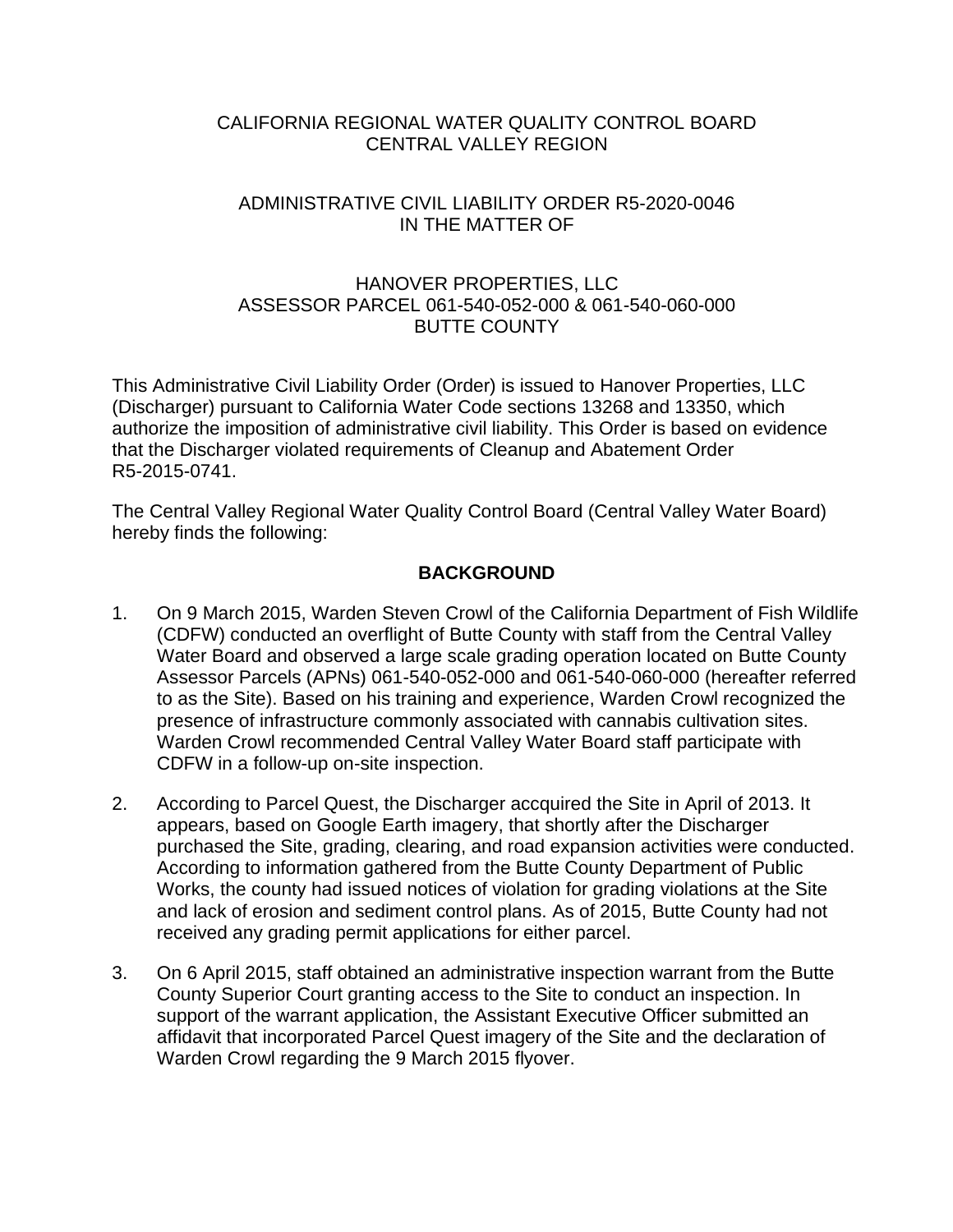ADMINISTRATIVE CIVIL LIABILITY ORDER R5-2020-0046 2 HANOVER PROPERTIES LLC ASSESSOR PARCEL NUMBER 061-540-052-000 & 061-540-060-000 BUTTE COUNTY

- 4. **7 April 2015 Warrant Inspection**: CDFW and Central Valley Water Board staff conducted an inspection of the Site, in accordance with the warrant issued on 6 April 2015, and discovered evidence of a large-scale cannabis cultivation operation, evidence of turbid stormwater runoff from the Main Access Road into an unnamed tributary of Canyon Creek, improper road construction and lack of sediment control measures, and improper storage of chemicals and refuse. The inspection report is included herein as Attachment B.
- 5. **17 September 2015 Draft CAO:** Due to the conditions of the Site and the violations observed during the 7 April 2015 inspection, a draft cleanup and abatement order (draft CAO) was issued to the Discharger for the cleanup and abatement of discharges emanating from the Site, including the discharge of sediment-laden stormwater from grading activities and uncontrolled road drainage from Pritchett Drive into an unnamed tributary of Canyon Creek. The draft CAO also noted the need to stabilize cleared land on erodible soils. The draft CAO provided the Discharger until 9 October 2015 to submit comments to staff.
- 6. On 12 October 2015, staff contacted the Discharger's attorney, Mr. Johnson, to notify him that staff had received no comments from the Discharger on the draft CAO. Staff offered to accept comments until the end of the business day on 12 October 2015. Mr. Johnson informed staff that the Discharger had hired NorthStar Engineering to respond to the draft CAO at the beginning of October. Staff stated that Mr. Lowe, from NorthStar Engineering, had contacted staff to discuss the requirements of the draft CAO, and that staff advised him of the 9 October 2015 deadline to provide comments.
- 7. **CAO R5-2015-0741:** On 15 October 2015, after receiving no comments from the Discharger, the Executive Officer of the Central Valley Water Board issued Cleanup and Abatement Order R5-2015-0741 (final CAO) to Hanover Properties, LLC (included herein as Attachment B). The final CAO included the following time schedule and requirements:
	- a. By 13 November 2015, the Discharger shall submit an Interim Erosion and Sediment Control Plan (Interim Plan).
	- b. By 15 December 2015, the Discharger shall have completed work outlined in the Interim Plan.
	- c. By 15 January 2016, the Discharger shall provide a report of completion, for the Interim Plan, to staff with a summary and photographs of work completed and installed erosion and sediment control measures at the Site.
	- d. By 1 March 2016, the Discharger shall provide a proposed Restoration Monitoring and Mitigation Plan (RMMP).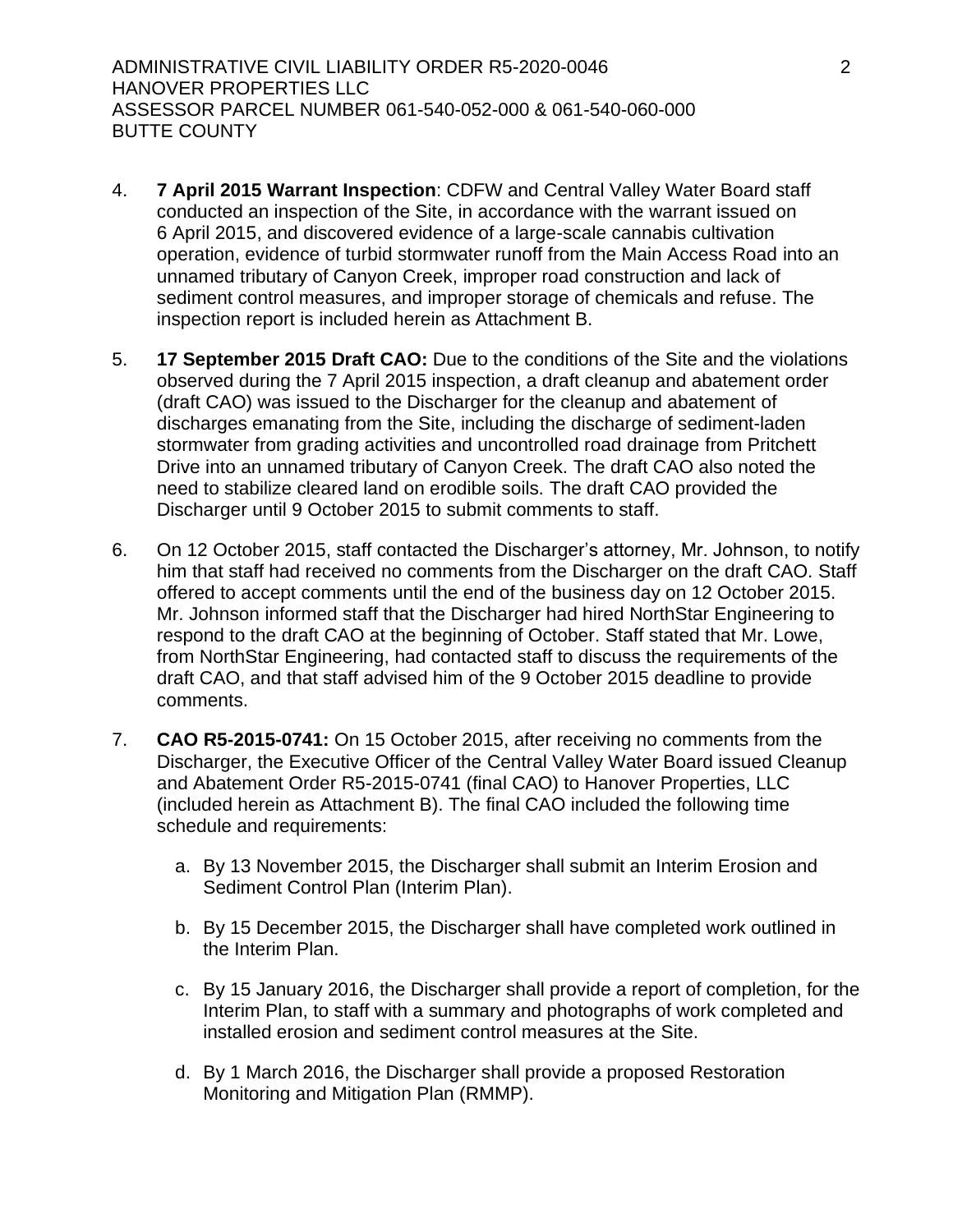- e. By 1 May 2016, the Discharger shall begin implementation of the RMMP.
- f. By 15 October 2016, the Discharger will complete all approved restoration and mitigation measures described in the proposed RMMP.
- g. By 1 December 2016, the Discharger must submit a Completion Report for the RMMP.
- h. By 1 October of each year (Starting 1 October 2017) submit annual monitoring report for at least three years after successful completion of RMMP.
- 8. On 6 November 2015, Central Valley Water Board staff received an Interim Erosion Control Plan from NorthStar Engineering to address the Interim Plan requirement contained in the final CAO.
- 9. On 12 November 2015, staff approved the 6 November 2015 Interim Plan. The Interim Plan included installation and armoring of rolling dips, outsloping of the road where feasible, and installation of erosion control measures in the graded cultivation areas in order to stabilize the Site for the 2015-2016 wet weather period. In accordance with the final CAO, interim treatments were to be installed by 15 December 2015.
- 10. On 16 December 2015, staff emailed NorthStar Engineering requesting a status update on implementation of the Interim Plan. NorthStar Engineering indicated that, due to wet weather conditions, the contractor had been unable to mobilize heavy equipment at the Site, but that some water bars had been excavated by hand.
- 11. On 25 January 2016, staff contacted NorthStar Engineering for an update on the status of the stabilization measures. NorthStar Engineering informed staff the Discharger's account was past due and that work at the Site would not continue until the account was settled. On 2 February 2016, NorthStar Engineering informed staff the Discharger had made payment on his account and that they could perform work at the Site during the next window of clear weather.
- 12. **29 February 2016 Compliance Inspection:** On 29 February 2016, staff inspected the Site with consent from Mr. Waite of Hanover Properties, LLC. Staff observed the actions taken to implement the Interim Plan, and noted that the installed water bars did not meet the design specifications outlined in the Interim Plan. Staff determined additional erosion and sediment controls were needed to address drainage issues at the Site.
- 13. **1 March 2016 RMMP Extension Request:** On 1 March 2016, staff received a letter from NorthStar Engineering requesting an extension to the 1 March 2016 deadline for submission of the RMMP because a final grading and erosion control plan for the roads had not been approved by Butte County Public Works. The letter included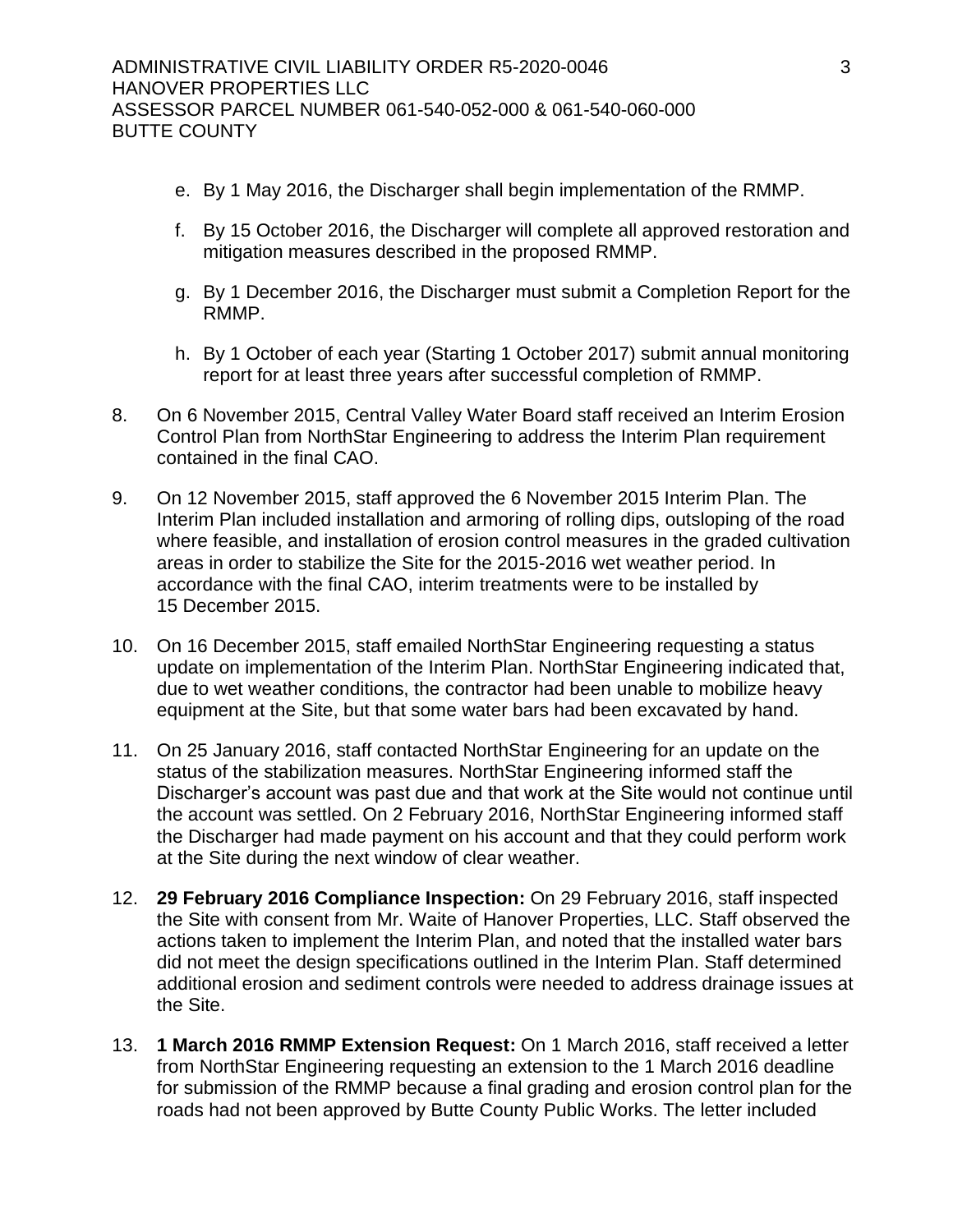communications between NorthStar Engineering and Butte County indicating that they had been working to resolve the issue. On 24 March 2016, the Assistant Executive Officer of the Central Valley Water Board granted the Discharger's request and extended the deadlines in the final CAO to the following:

- a. By 31 May 2016, submit to the Central Valley Water Board a final RMMP that incorporates requirements of Butte County.
- b. Implementation of the RMMP shall begin immediately following approval of the RMMP, but no later than 1 July 2016.
- c. All other deadlines as outlined in the final CAO remained unchanged
- 14. **4 May 2016 NOV:** Based on observations during the 29 February 2016 inspection, staff issued the Discharger a Notice of Violation (NOV) on 4 May 2016. The NOV identified the inadequate erosion and sediment control measures documented during the inspection and informed the Discharger that the deadlines to complete the Interim Plan and submit a completion report had passed. The final CAO required all work outlined in the Interim Plan to be completed by 15 December 2015 and a report of completion to be submitted to the Central Valley Water Board by 16 January 2016. The NOV required the Discharger to submit a completion report documenting the completed erosion and sediment controls by no later than 20 May 2016.
- 15. **20 May 2016 Interim Plan Completion Report:** On 20 May 2016, NorthStar Engineering submitted an Interim Plan Completion Report detailing the corrective actions taken in response to the 4 May 2016 NOV. The Interim Plan Completion Report documented findings from the applied Interim Plan, as well as corrective actions taken including a summary of the erosion and sediment controls that NorthStar Engineering had installed. Per documentation in the Interim Plan Completion Report, several corrective actions were identified in the report that were minor in nature and NorthStar Engineering did not observe any immediate threats to water quality, nor were any top soils or soil amendments at high risk of flowing offsite into surface drainage features via storm water runoff. Based on the information contained in the Interim Plan Completion Report, staff determined that the Interim Plan was adequately completed.
- 16. **8 June 2016 Incomplete RMMP:** On 8 June 2016, NorthStar Engineering emailed staff stating they were waiting for the Discharger to sign a contract addendum to complete the RMMP. Later that day, after receiving the signed contract addendum, NorthStar Engineering submitted a draft RMMP to staff with the acknowledgment that the RMMP was incomplete and still in development.
- 17. **11 January 2017 Turbidity Samples:** Staff obtained permission to sample Canyon Creek from property owners upstream and downstream of the confluence of the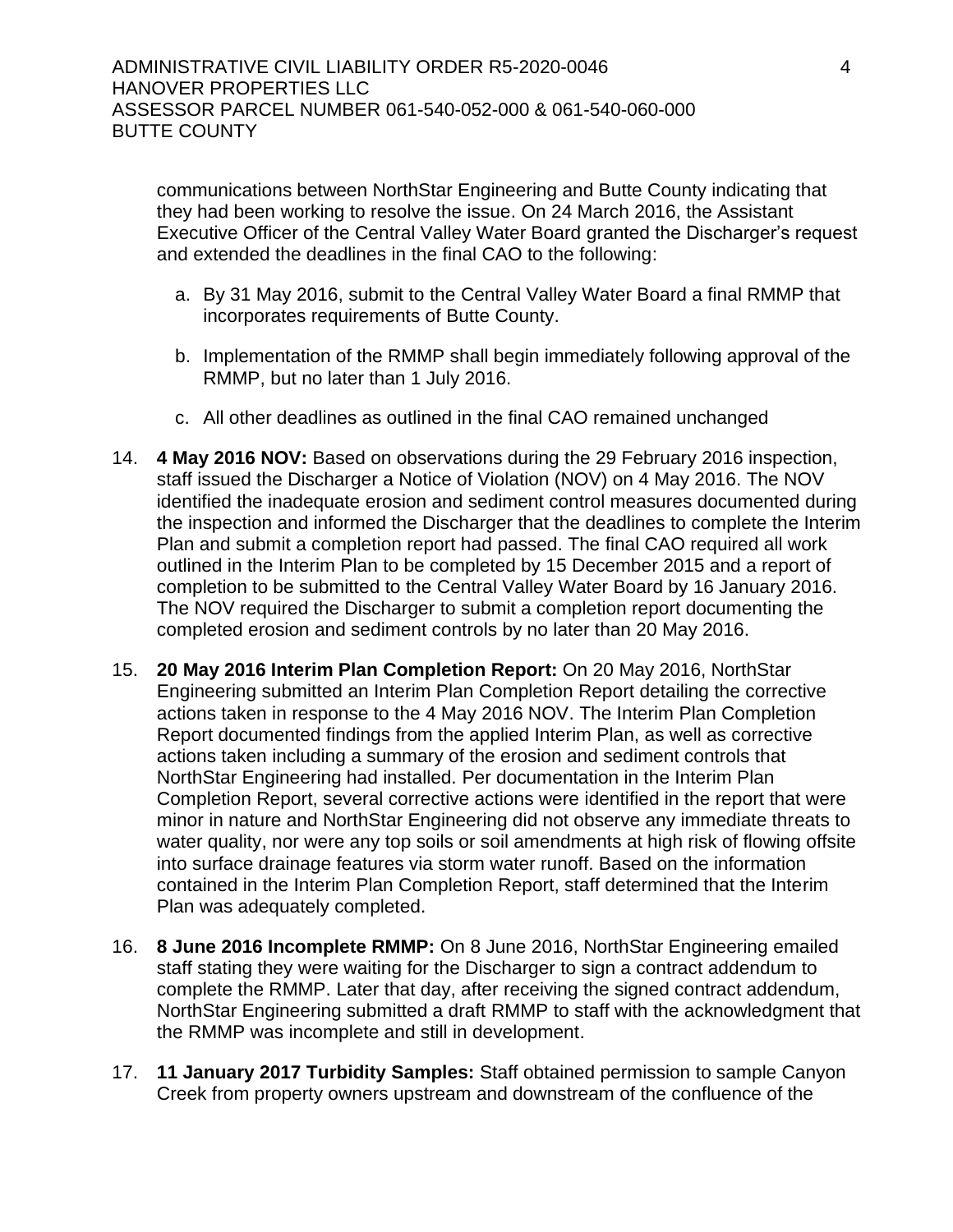unnamed tributary to Canyon Creek, where the Site is located. Staff collected samples on 11 January 2017. Staff received the lab results on 19 January 2017, which indicated samples collected immediately downstream from the Site significantly exceeded Basin Plan objectives for turbidity.

- 18. On 17 February 2017, staff contacted NorthStar Engineering to request an update on the completion of the RMMP. NorthStar Engineering informed staff that the Discharger had stopped paying their invoices in March of 2016 and that NorthStar Engineering had discontinued work for the Discharger shortly after submitting the 20 May 2016 Interim Plan Completion Report.
- 19. **Issuance of ACLC R5-2017-0544**: On 25 July 2017, the Assistant Executive Officer of the Central Valley Water Board issued Administrative Civil Liability Complaint R5-2017-0544 (2017 ACLC) to the Discharger for non-compliance with the final CAO.
- 20. On 25 August 2017, NorthStar Engineering contacted staff to discuss the status of the Site. NorthStar Engineering stated the Discharger had paid his past-due invoices and that NorthStar Engineering was currently working with the Discharger to complete the requirements of the final CAO. Staff informed NorthStar Engineering of the 2017 ACLC and asked NorthStar Engineering to encourage the Discharger to contact staff to discuss the 2017 ACLC. Later that day, NorthStar Engineering left staff a voicemail stating Mr. Waite, on behalf of the Discharger, was interested in discussing the 2017 ACLC and coming to a resolution. Staff further discussed the 2017 ACLC and status of the RMMP requirements with NorthStar Engineering on 28 August 2017 and 29 August 2017. On 29 August 2017, NorthStar Engineering forwarded staff the 8 June 2016 partial draft RMMP.
- 21. On 30 August 2017, NorthStar Engineering contacted staff and stated the Discharger signed a contract with NorthStar Engineering to complete the RMMP requirements. NorthStar Engineering asked staff to provide any comments on the 8 June 2016 partial RMMP so that they could incorporate staff comments into a revised RMMP.
- 22. On 5 September 2017, staff sent a letter to the Discharger providing staff comments on the draft RMMP. The letter provided the Discharger 30 days to submit a final RMMP that addressed staff comments.
- 23. **Rescission of ACLC R5-2017-0544:** On 20 September 2017, due to the Discharger's willingness to engage with staff and complete the RMMP, the Prosecution Team rescinded ACLC R5-2017-0544.
- 24. **Conditional Approval of the RMMP:** On 27 September 2017, NorthStar Engineering submitted a revised RMMP for staff review, which staff approved on 30 September 2017. Although staff deemed the RMMP sufficient, staff noted final approval of the RMMP was dependent on the Discharger obtaining a grading permit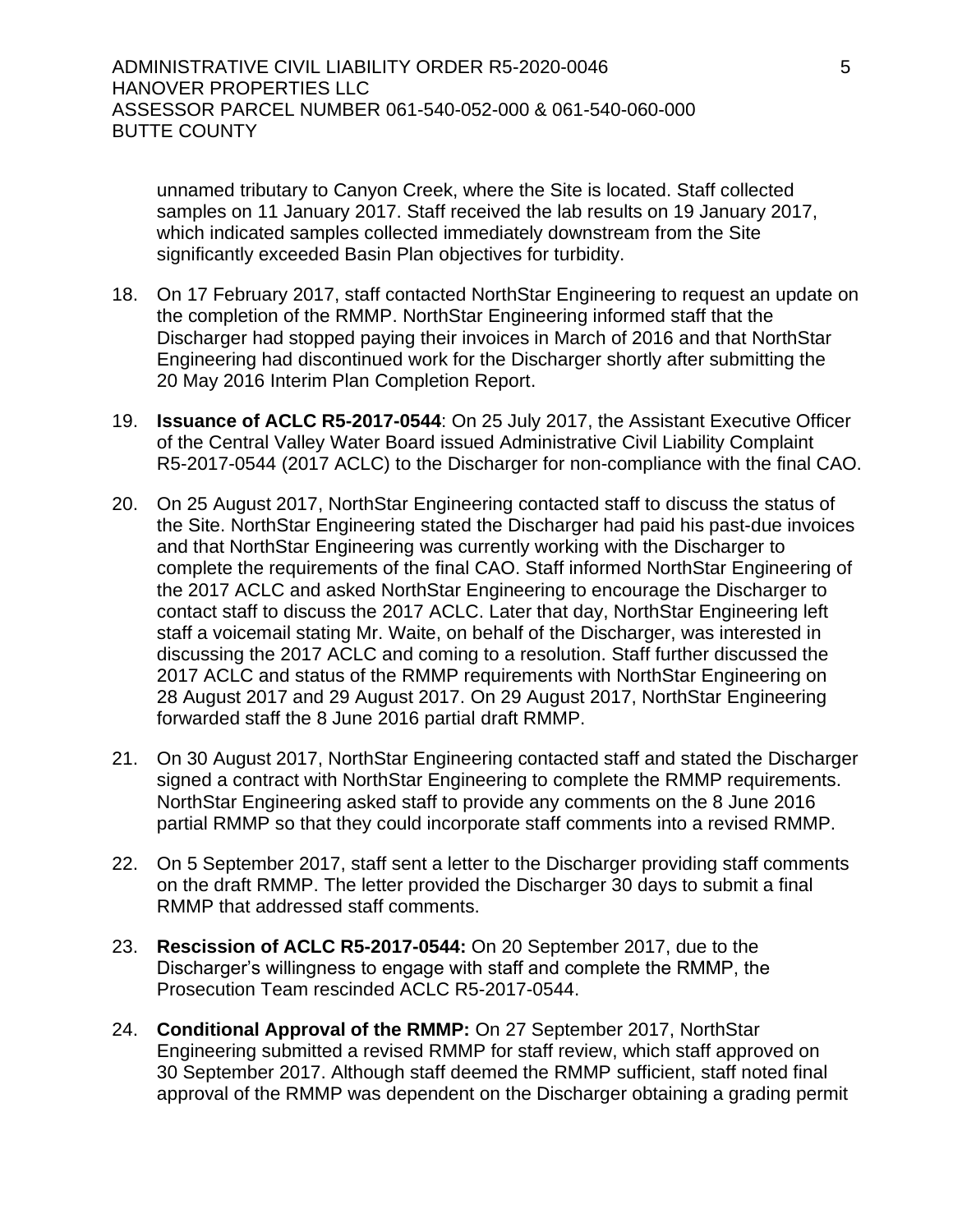from Butte County Public Works. Staff requested that NorthStar Engineering update staff as the Discharger's permit application progressed through the county review process.

- 25. On 29 December 2017, the Discharger notified staff that Butte County Assessor Parcel Number 061-540-060-00 had been foreclosed on and that the Discharger was no longer the property owner. The Discharger stated the property was transferred to the Estate of John Coppedge (Estate) and that the Discharger was having difficulty contacting and explaining the CAO requirements to the legal representative of the Estate.
- 26. On 29 March 2018, staff met with the Discharger and a representative of the Estate to discuss the changes in ownership and the required actions to come into compliance with the final CAO.
- 27. On 10 May 2018, staff called the Discharger and discussed the Discharger's intent to repurchase the Site. The Discharger also stated that they had contacted Butte County to resume the environmental review of the grading permit.
- 28. On 28 June 2018, the Discharger emailed staff to confirm they had regained ownership of the Site and intended to contact Butte County about the grading permit.
- 29. On 28 January 2019, staff took reconnaissance photos during a routine fly-over in Butte County. Staff identified evidence of recent cannabis cultivation activities and that the Site conditions remain similar to what was observed during the 29 February 2016 CAO compliance inspection. Per the conditionally approved RMMP, a section of road named Velma Way was to be decommissioned. Staff confirmed through the aerial photos that the road was still in use and showed no current evidence of maintenance or decommissioning activities.
- 30. **3 May 2019 NOV:** As of 3 May 2019, staff had not received confirmation that the Discharger obtained the county grading permit or implemented the approved RMMP. Staff issued a NOV notifying the Discharger of the failure to obtain the necessary permits to complete the restoration work required under the final CAO. The NOV provided the Discharger until 20 May 2019 to submit documentation that the required permits from Butte County were completed or under review for approval, documentation that the Discharger had acquired a contractor to complete the restoration work as required in the final CAO, an updated schedule for completion of the RMMP, and directed the Discharger to contact staff to discuss compliance with the final CAO.
- 31. On 6 May 2019, staff communicated with Butte County Planning Department staff regarding the grading permit. Butte county staff indicated the Discharger contacted their office on 3 May 2019. Prior to 3 May 2019, Butte County had last communicated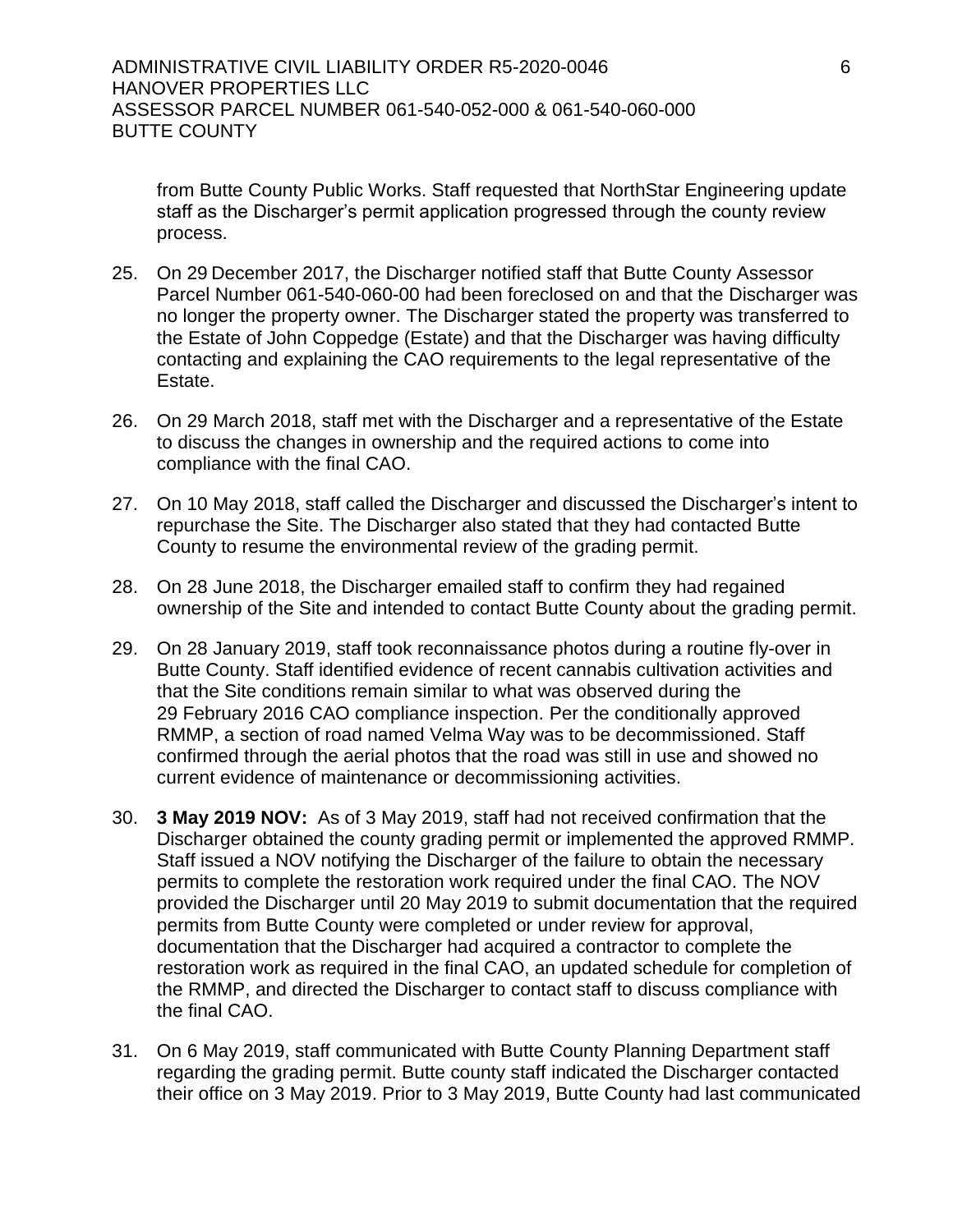ADMINISTRATIVE CIVIL LIABILITY ORDER R5-2020-0046 7 HANOVER PROPERTIES LLC ASSESSOR PARCEL NUMBER 061-540-052-000 & 061-540-060-000 BUTTE COUNTY

with the Discharger in October of 2018, during which time the county required sign off by the Estate for Assessor Parcel 061-540-060 in order to proceed with the California Environmental Quality Act (CEQA) document. After a phone call with the Discharger and additional research by the County, Butte County was able to determine that the parcel ownership had conveyed back to the Discharger on 26 February 2019. County staff stated that the delay was due to a lack of communication between County staff and the Discharger, and the County requirement that all owners sign off on the project. The County concluded that the ownership issue had been resolved and Butte County staff were proceeding with the Environmental Document.

- 32. On 28 June 2019, staff took reconnaissance photos during a routine fly-over in Butte County. Review of the aerial photos by staff identified evidence of active cannabis cultivation activities and that the Site conditions remained similar to what was observed during the 29 February 2016 CAO compliance inspection. Per the conditionally approved RMMP, a section of road named Velma Way was to be decommissioned. Staff confirmed through the aerial photos that the road was still in use and showed no current evidence of maintenance or decommissioning activities.
- 33. On 19 August 2019, staff from Butte County Department of Development Services contacted Central Valley Water Board staff to relay that the Dischargers' grading permit had gone through the appeal period without contest and that the grading permit, GRD17-0002, was approved on 31 July 2019. However, subsequent communications with Butte County representatives clarified that no final grading permit had been issued as of March 2020.
- 34. **RMMP Approval:** After receiving confirmation that the Butte County grading permit was in effect, staff sent the Discharger a letter on 22 August 2019, approving the 27 September 2017 RMMP. Staff directed the Discharger to immediately begin implementation of the RMMP. The letter asserted that the required actions and deadlines contained in the final CAO, including completion of the RMMP, had passed and that any continued delays in completion of the RMMP could result in formal enforcement, including the issuance of administrative civil liability.
- 35. On 6 September 2019, staff sent an email to the Discharger requesting the Discharger contact staff to schedule a meeting to discuss compliance with the CAO and implementation of the approved RMMP.
- 36. On 23 January 2020, staff took reconnaissance photos during a routine fly-over in Butte County. Further review of the aerial photos by staff identified evidence of recent cannabis cultivation activities and that the Site conditions remained similar to what was observed during the 29 February 2016 CAO compliance inspection. Per the approved RMMP, a section of road named Velma Way was to be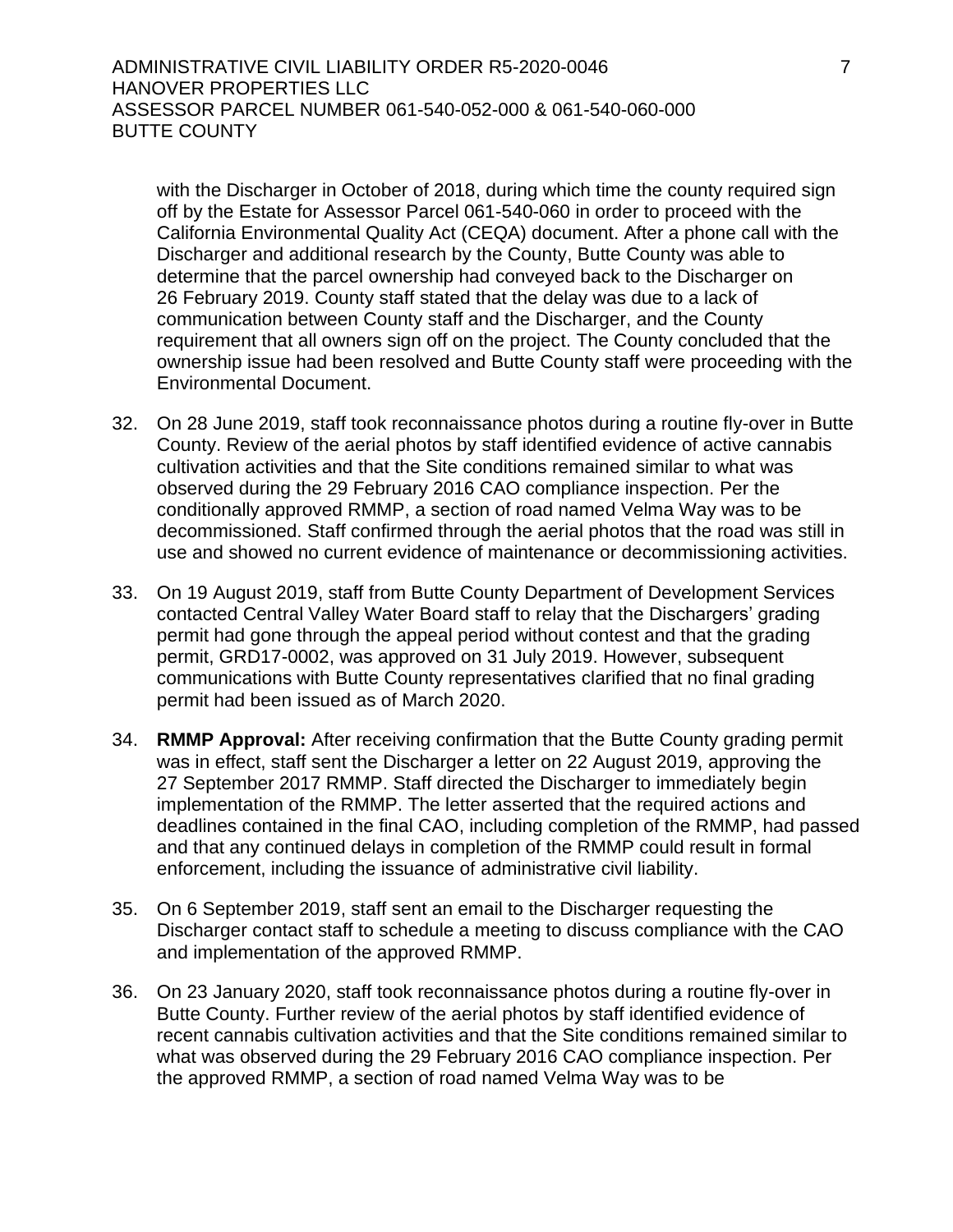decommissioned. Staff confirmed through the aerial photos that the road was still in use and showed no current evidence of maintenance or decommissioning activities.

- 37. On 4 February 2020, after receiving no response to staff's 22 August 2019 RMMP approval letter or staff's 6 September 2019 email, the Prosecution Team issued a letter inviting the Discharger to further discuss the status of the Discharger's compliance efforts prior to issuance of an administrative civil liability for failure to comply with the final CAO. The letter provided the Discharger until 4 March 2020 to contact the Prosecution Team to schedule a meeting. The Prosecution Team transmitted the letter via certified mail and email. The Prosecution Team received the signed delivery receipt on 11 February 2020.
- 38. On 18 February 2020, the Prosecution Team received an email from the Discharger stating it could access Pritchett Drive and begin the required work. Staff replied to the email on 19 February 2020 and encouraged the Discharger to begin work pursuant to the approved RMMP as soon as soil conditions were deemed acceptable by the Discharger's contractor. Staff also reiterated the Discharger's deadline to contact the Prosecution Team to schedule a meeting to discuss the alleged violations prior to issuance of a complaint. Staff attached a copy of the 4 February 2020 letter to the email.
- 39. On 3 March 2020, the Discharger emailed staff and agreed to a meeting with the Prosecution Team on 6 March 2020 to discuss potential settlement negotiations and to provide an update on the status of compliance with the final CAO.
- 40. On 9 March 2020, Administrative Civil Liability Complaint R5-2020-0505 (Complaint) was issued to Hanover Properties, LLC, for the proposed liability of one hundred, ninety-three thousand, and eighty-eight dollars (\$193,088). The Complaint was served by certified mail, and the hearing for the Complaint was originally scheduled for 4/5 June 2020.
- 41. On or about 7 May 2020, Governor Newsom signed Executive Order N-63-20 due to the ongoing COVID-19 pandemic. Executive Order N-63-20 suspended any statutes or regulations that, *inter alia*, permit a party to object to a presiding officer conducting all or part of a hearing by electronic means, provided (a) each participant in the hearing has an opportunity to participate in and to hear the entire proceeding while it is taking place and to observe exhibits; (b) a member of the public who is otherwise entitled to observe the hearing may observe the hearing using electronic means; and (c) the presiding officer satisfies all requirements of the Americans with Disabilities Act and Unruh Civil Rights Act.
- 42. On 18 May 2020, the Discharger's representative requested a 90-day hearing continuance, citing concerns attending a virtual hearing, and on 29 May 2020,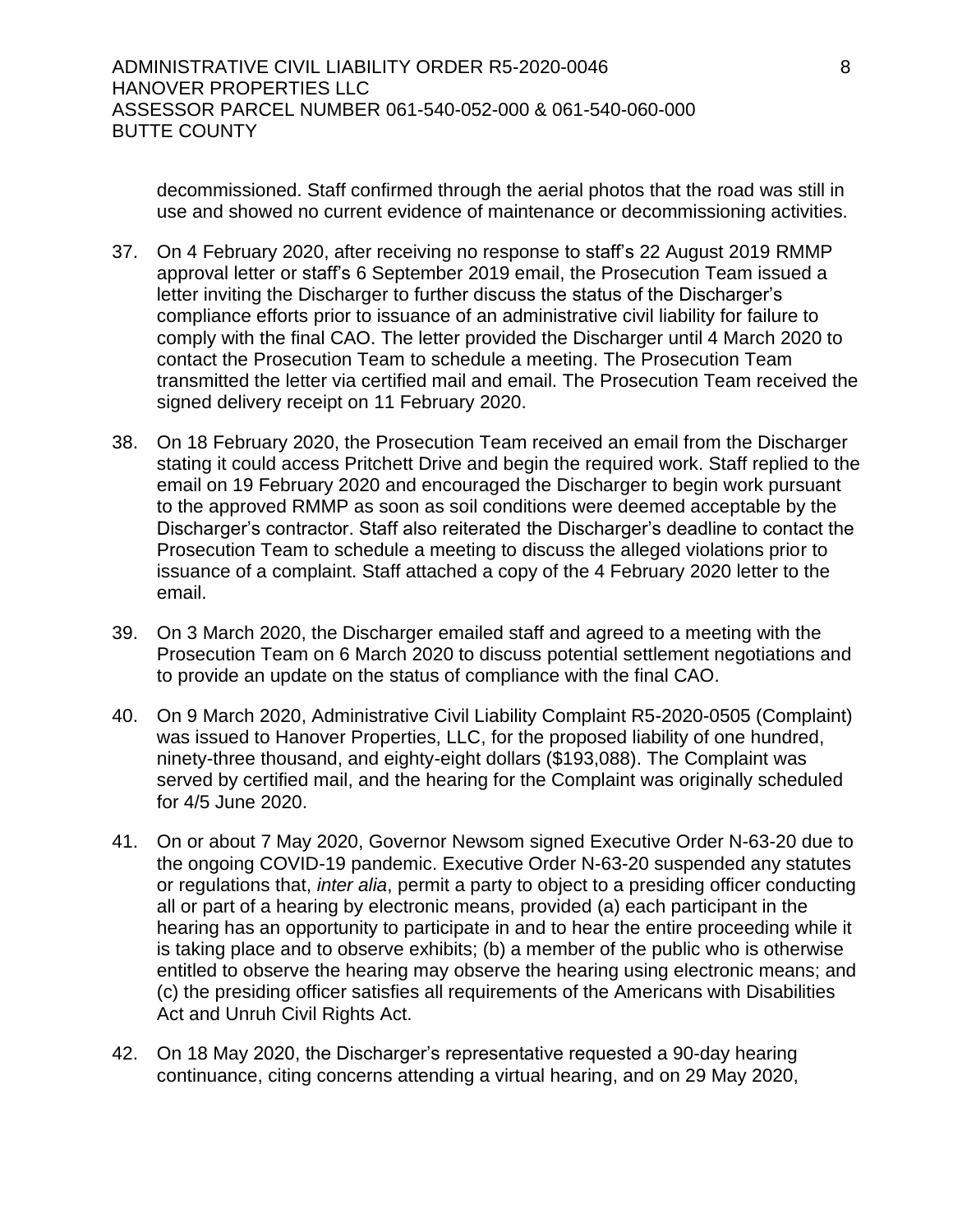waived the Water Code section 13323, subdvision (b), right to a hearing within 90 days after being served the Complaint. Thereafter, the hearing was continued.

- 43. On 18 August 2020, the hearing for the Complaint was rescheduled for 15/16 October 2020. To accommodate any issues with virtual hearing attendance, Board staff offered to accommodate the Discharger's representative at its Redding office during the hearing.
- 44. On 7 October 2020, the Board's Advisory Team for this matter held a Prehearing Conference to discuss procedural matters. The Prosecution Team and Discharger were provided notice and opportunity to participate. A representative of the Discharger did not attend.
- 45. On 7 October 2020, the Discharger's representative requested to postpone the hearing, again citing concerns attending a virtual hearing and noting time spent addressing wildfire impacts. The Discharger did not provide further information supporting the postponement request. The Board's Advisory Team—in consultation with the Board Chair who serves as presiding officer for prehearing adjudicative matters—denied the postponement request based on the offered hearing accommodations and insufficient information to justify the postponment but invited the Discharger's representative to raise the request to the full Board at the hearing.
- 46. On 15 October 2020, a hearing before the Central Valley Water Board was held to consider the administrative civil liability proposed in the Complaint. Despite notice of the hearing, a representative of the Discharger did not attend.

# **LEGAL AND REGULATORY CONSIDERATIONS**

## **Water Code**

47. Water Code section 13268, subdivision (a) states, in relevant part:

Any person failing or refusing to furnish technical or monitoring program reports as required by subdivision (b) of Section 13267, is guilty of a misdemeanor and may be liable civilly in accordance with subdivision (b).

48. Water Code section 13268, subdivision (b) states,

(1) Civil liability may be administratively imposed by a regional board in accordance with Article 2.5 (commencing with Section 13323) of Chapter 5 for a violation of subdivision (a) in an amount which shall not exceed one thousand dollars (\$1,000) for each day in which the violation occurs.

49. Water Code section 13350, subdivision (a) states, in relevant part: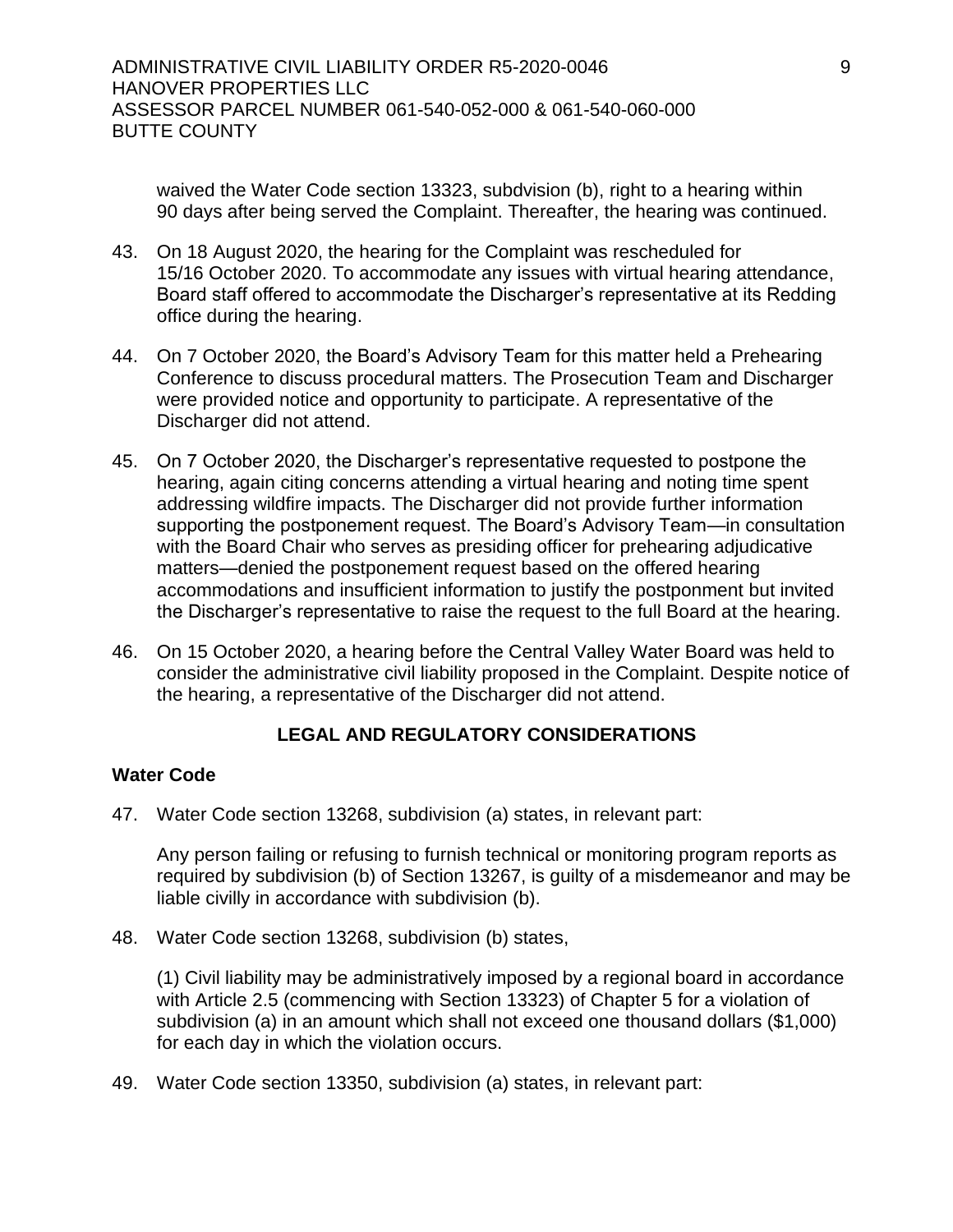A person who violates a cleanup and abatement order issued, reissued, or amended by a regional board or the state board may be liable civilly, and remedies may be proposed, in accordance with subdivision (e).

50. Water Code section 13350, subdivision (e) states,

(1) The state board or a regional board may administratively impose civil liability in an amount not to exceed five thousand dollars (\$5,000) for each day the violation occurs.

(1)(B) When there is no discharge, but an order issued by the regional board is violated, except as provided in subdivision (f), the civil liability shall not be less than one hundred dollars (\$100) for each day in which the violation occurs.

51. Pursuant to Water Code section 13327, in determining the amount of any civil liability imposed, a regional board is required to take into account the nature, circumstances, extent, and gravity of the violations, whether the discharges are susceptible to cleanup or abatement, the degree of toxicity of the discharges, and, with respect to the violator, the ability to pay, the effect on its ability to continue its business, any voluntary cleanup efforts undertaken, any prior history of violations, the degree of culpability, economic benefit or savings, if any, resulting from the violations, and other matters that justice may require.

## **Water Quality Enforcement Policy**

- 52. On 17 November 2009, the State Water Board adopted Resolution No. 2009-0083 amending the Water Quality Enforcement Policy (2010 Enforcement Policy). The 2010 Enforcement Policy was approved by the Office of Administrative Law and became effective on 20 May 2010. The 2010 Enforcement Policy establishes a methodology for assessing administrative civil liability. The use of this methodology addresses the factors that are required to be considered when imposing a civil liability.
- 53. On 4 April 2017, the State Water Board adopted Resolution No. 2017-0020, which adopted the 2017 Water Quality Enforcement Policy (2017 Enforcement Policy). The 2017 Enforcement Policy was approved by the Office of Administrative Law and became effective on 5 October 2017. The 2017 Enforcement Policy establishes a methodology for assessing administrative civil liability. The use of this methodology addresses the factors that are required to be considered when imposing a civil liability.
- 54. In determining the proposed liability amount, the Central Valley Water Board utilized the enforcement policy in effect at the time of each violation, as noted in Attachment A to this Order, hereby incorporated by reference.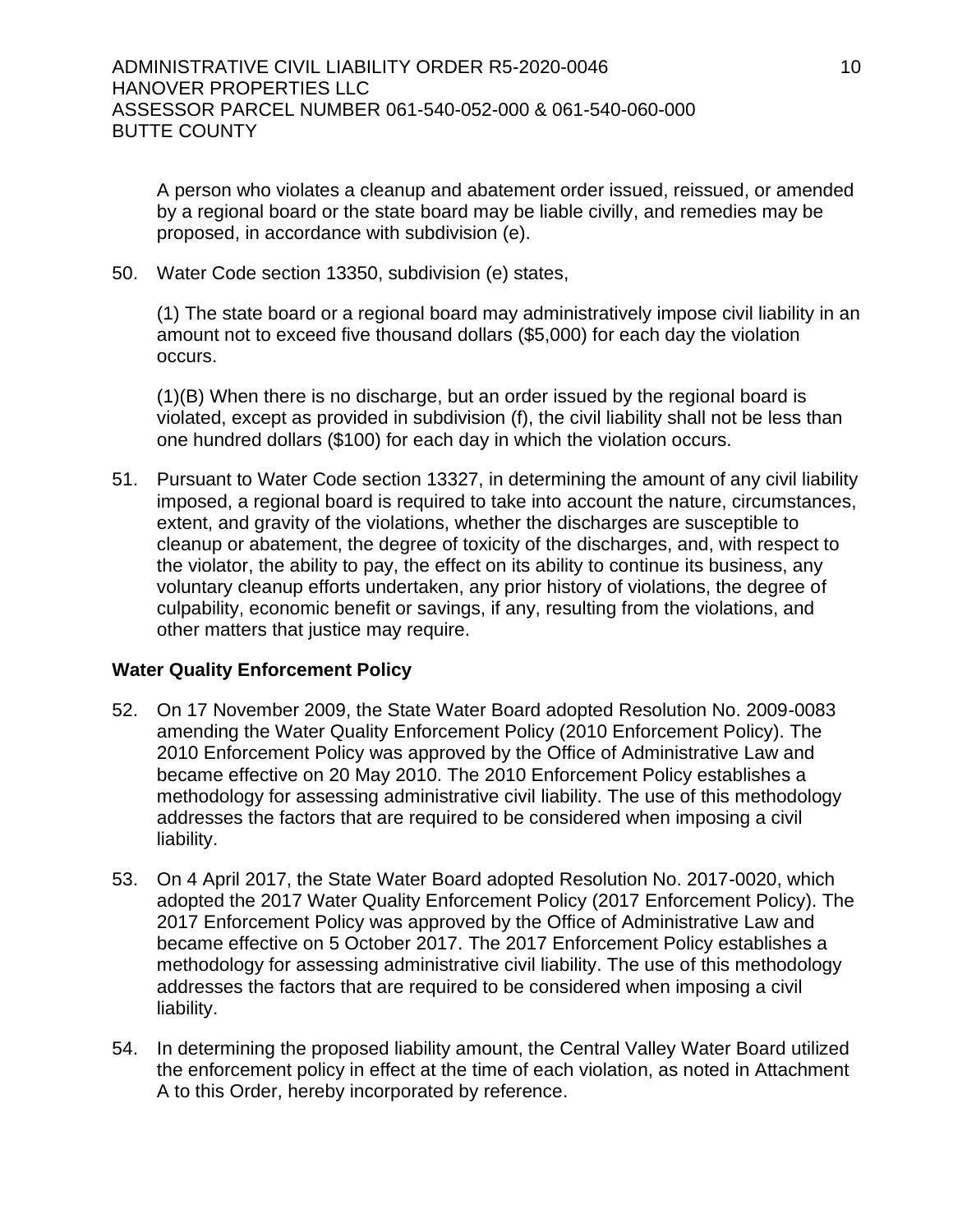# **California Environmental Quality Act**

55. Issuance of this Order is an enforcement action and is therefore exempt from the provisions of the California Environmental Quality Control Act (Pub. Res. Code § 21000 et seq.) in accordance with title 14, California Code of Regulations sections 15308 and 15321 subsection (a)(2).

## **VIOLATIONS**

- 56. **Violation 1:** The Discharger violated Water Code section 13267 by failing to submit an RMMP by the deadline required under the CAO, which was extended to 31 May 2016. This violation is subject to administrative civil liability under Water Code section 13268, subdivision (b)(1). The administrative civil liability for Violation 1 was developed using the 2010 Enforcement Policy since the violation occurred prior to adoption of the 2017 Enforcement Policy
- 57. **Violation 2:** The Discharger violated the CAO by failing to complete all approved restoration and mitigation measures described in the approved RMMP. This violation is subject to administrative civil liability under Water Code section 13350, subdivision (e)(1). The proposed administrative civil liability for Violation 2 was developed using the 2017 Enforcement Policy since the alleged violation occurred after adoption of the 2017 Enforcement Policy.

# **CALCULATION OF ADMINISTRATIVE LIABILITY AMOUNT**

- 58. The Central Valley Water Board orders that civil liability be imposed administratively in the amount of \$193,088 for Violations 1 and 2, as detailed in Attachment A to this Order. The administrative civil liability takes into account the factors cited in Water Code section 13327.
- 59. Payment of the assessed liability amount does not absolve the Discharger from complying with CAO R5-2015-0741. Notwithstanding adoption of this Order, the Central Valley Water Board retains the authority to assess additional civil liabilities for violations which have not yet been assessed or for violations that may subsequently occur.
- 60. Any person aggrieved by this action of the Central Valley Water Board may petition the State Water Board to review the action in accordance with Water Code section 13320 and California Code of Regulation, title 23, section 2050 et seq. The State Water Board must receive the petition by 5:00 p.m., 30 days after the date of this Order, except that if the 30th day falls on a Saturday, Sunday, or state holiday, the petition must be received by the State Water Board by 5:00 p.m. on the next business day. Copies of the [law and regulations](http://www.waterboards.ca.gov/public_notices/petitions/water_quality) applicable to filing petitions may be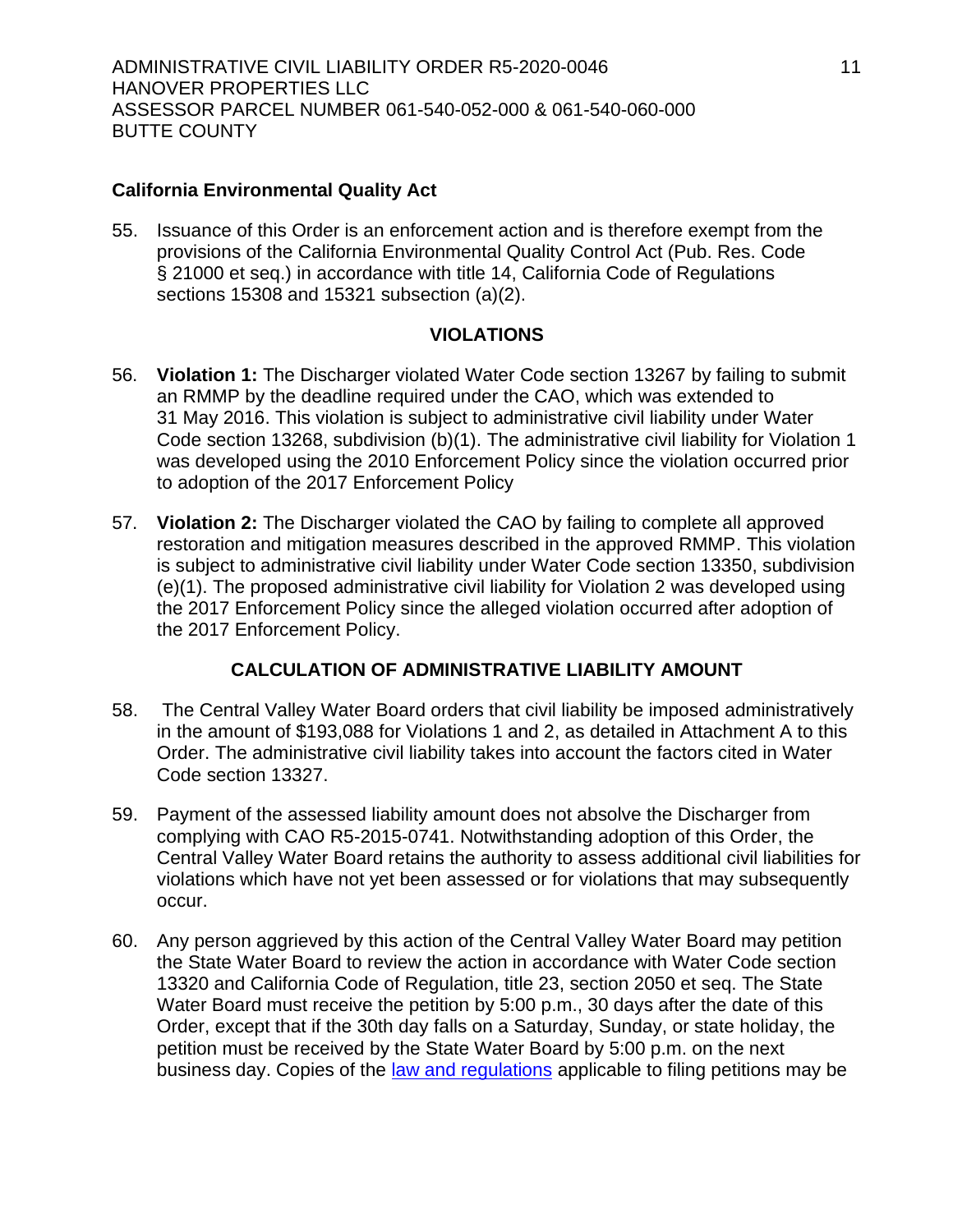ADMINISTRATIVE CIVIL LIABILITY ORDER R5-2020-0046 12 HANOVER PROPERTIES LLC ASSESSOR PARCEL NUMBER 061-540-052-000 & 061-540-060-000 BUTTE COUNTY

found on the Internet (http://www.waterboards.ca.gov/public\_notices/petitions/ water\_quality) and will be provided upon request.

# **MAXIMUM LIABILITY**

- 61. **Violation 1:** Pursuant to Water Code section 13268, subdivision (b)(1), the statutory maximum administrative civil liability for Violation 1 is \$1,000 per day of violation. The Discharger accumulated 485 days of violation, from 31 May 2016 to 27 September 2017. The statutory maximum for Violation 1 is therefore \$485,000. The liability amount imposed for Violation 1 is below the statutory maximum.
- 62. **Violation 2:** Pursuant to Water Code section 13350, subdivision (e)(1), the statutory maximum administrative civil liability for Violation 2 is \$5,000 per day of violation. The Discharger accumulated 201 days of violation, from 22 August 2019 to 9 March 2020. The statutory maximum for Violation 2 is therefore \$1,005,000. The liability amount imposed for Violation 2 is below the statutory maximum.

#### **MINIMUM LIABILITY**

- 63. The 2010 Enforcement Policy requires the Regional Board to recover, at a minimum, the economic benefit plus ten percent. The economic benefit for Violation 1 is approximately \$541. The minimum liability that may be imposed is the economic benefit \$541 plus ten percent, which is equal to \$595.10. The liability amount imposed for Violation 1 is above the minimum liability amount.
- 64. The 2017 Enforcement Policy similarly requires the Regional Board to recover, at a minimum, the economic benefit plus ten percent. The economic benefit for Violation 2 is approximately \$4,361. The minimum liability permitted under the 2017 Enforcement Policy is the economic benefit \$4,361 plus ten percent, which is equal to \$4,797.10. However, Violation 2 is subject to a statutory minimum liability amount. Water Code section 13350, subdivision (e)(1)(B) provides, where an order of the regional board is violated but does not result in a discharge, the civil liability amount shall be no less than one hundred dollars (\$100) for each day in which the violation occurs. The Discharger accumulated 201 days of violation. Accordingly, the statutory minimum liability for Violation 2 is \$20,100. Since the statutory minimum exceeds the minimum liability required under the 2017 Enforcement Policy, the minimum liability for Violation 2 is \$20,100. The liability amount imposed for Violation 2 is above the statutory minimum liability amount.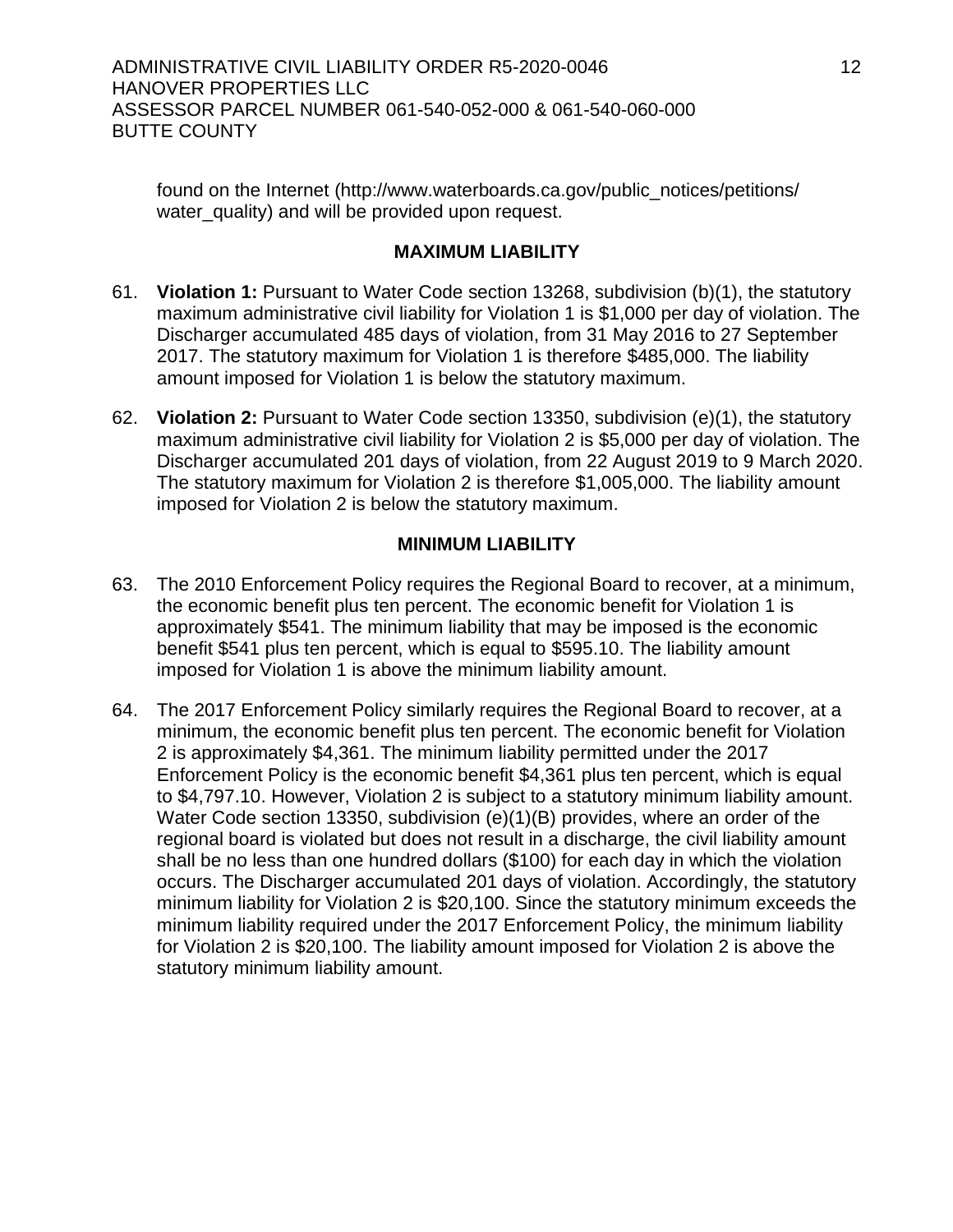# **IT IS HEREBY ORDERED THAT, PURSUANT TO WATER CODE SECTIONS 13323, 13350, AND 13268:**

- 65. No Later than 30 days from the date on which this Order is issued, Hanover Properties, LLC shall pay **One Hundred Ninety-Three Thousand, and Eighty-Eight Dollars (\$193,088)**. The amount of the liability is based upon a review of the requirements of Water Code sections 13327, 13268, and 13350, as well as the 2010 and 2017 State Water Resources Control Board's Enforcement Policy and includes consideration of the economic benefit or savings resulting from the violations.
- 66. Payment for Violation 1, in the amount of \$11,088, shall be made to the Cleanup and Abatement Account (in accordance with Wat. Code, § 13441, subd. (c)) and shall be remitted to the Central Valley Water Board at 11020 Sun Center Drive, Suite 200, Rancho Cordova, California, 95670-6114.
- 67. Payment for Violation 2, in the amount of \$182,000, shall be made to the Waste Discharge Permit Fund (in accordance with Wat. Code, § 13350, subd. (k)) and shall be remitted to the Central Valley Water Board at 11020 Sun Center Drive, Suite 200, Rancho Cordova, California, 95670-6114.

I, Patrick Pulupa, Executive Officer, do hereby certify the foregoing is a full, true, and correct copy of an Order adopted by the California Regional Water Quality Control Board, Central Valley Region, on 15 October 2020.

 $\frac{1}{2}$   $\frac{1}{2}$   $\frac{1}{2}$   $\frac{1}{2}$   $\frac{1}{2}$   $\frac{1}{2}$   $\frac{1}{2}$   $\frac{1}{2}$   $\frac{1}{2}$   $\frac{1}{2}$   $\frac{1}{2}$   $\frac{1}{2}$   $\frac{1}{2}$   $\frac{1}{2}$   $\frac{1}{2}$   $\frac{1}{2}$   $\frac{1}{2}$   $\frac{1}{2}$   $\frac{1}{2}$   $\frac{1}{2}$   $\frac{1}{2}$   $\frac{1}{2}$  Date: 2020.11.02 15:00:50 -08'00'

PATRICK PULUPA, Executive Officer

Attachment A: Penalty Calculations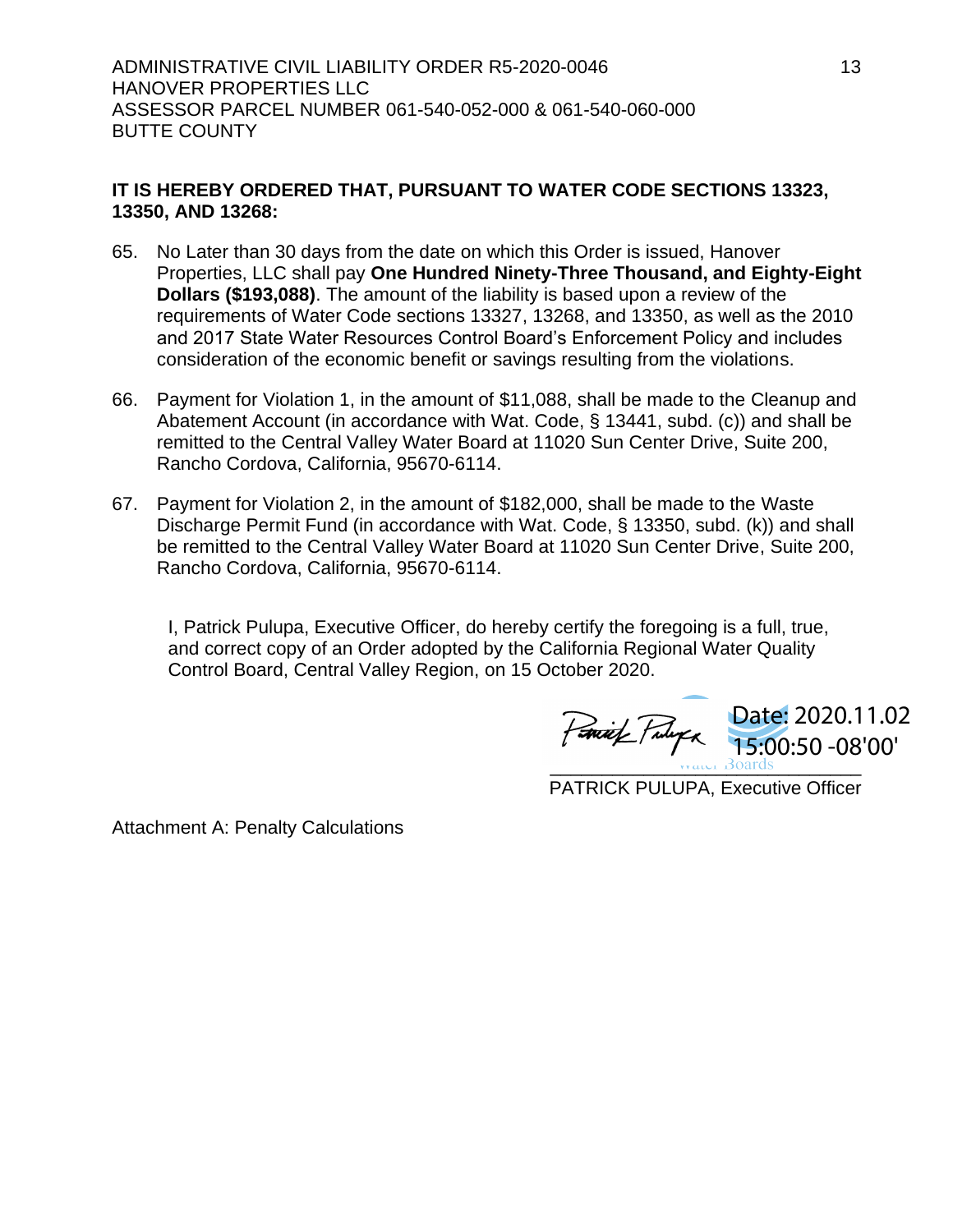Administrative Civil Liability Order R5-2020-0046

Attachment A

Penalty Calculations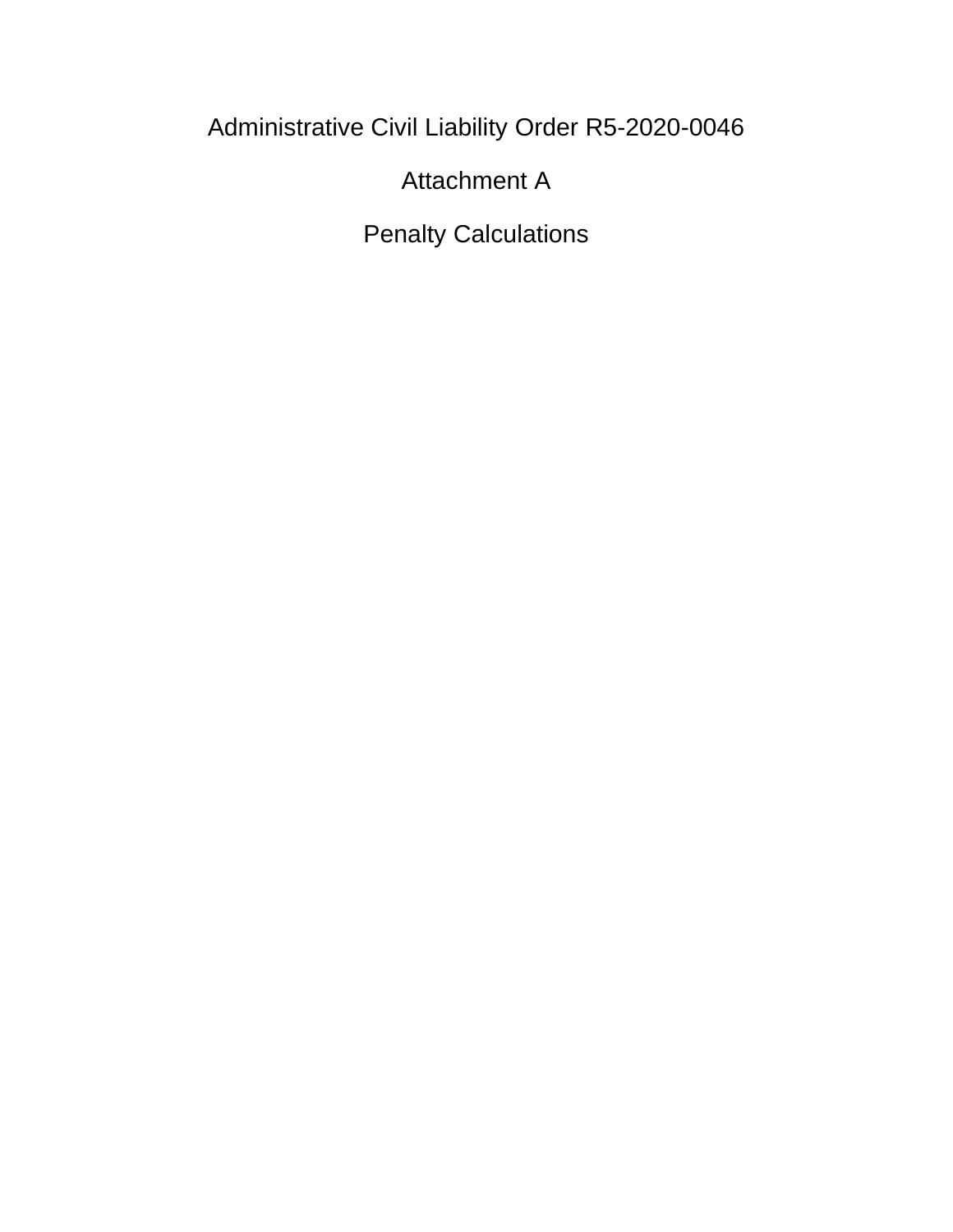## **Attachment A – ACL Order No. R5-2020-0046 Specific Factors Considered for Administrative Civil Liability Hanover Properties, LLC Assessor Parcel Number 061-540-052-000 & 061-540-060-000, Butte County**

Through Resolution No. 2009-0083, the Office of Administrative Law (OAL) adopted the State Water Resources Control Board's (State Water Board's) *Water Quality*  Enforcement Policy (2010 Enforcement Policy<sup>1</sup>), which went into effect on 20 May 2010. The 2010 Enforcement Policy establishes a methodology for determining administrative civil liability by addressing the factors that are required to be considered under California Water Code section 13327. Through Resolution No. 2017-0020, OAL adopted the 2017 Enforcement Policy, which went into effect on 5 October 2017.

The Water Boards should rely on the version of the Enforcement Policy's substantive requirements in effect at the time of the violation to prosecute any violations; however, changes identified in the 2017 Enforcement Policy that are clarifications or procedural changes can be applied to enforcement actions that are related to conduct that occurred prior to the effective date of the 2017 Enforcement Policy.<sup>2</sup> For purposes of this enforcement action, the substantive requirements of the 2010 Enforcement Policy were used to calculate the administrative civil liability for Violation 1 which occurred prior to the effective date of the 2017 Enforcement Policy, and the substantive requirements of the 2017 Enforcement Policy were used for calculating the administrative civil liability for Violation 2 which occurred after the effective date of the 2017 Enforcement Policy. Each factor of the ten-step approach is discussed below, as is the basis for assessing the corresponding score.

# **Violation 1 – Failure to Submit a Restoration, Mitigation, and Monitoring Plan by the required deadline in the final CAO**

# **Step 1 – Actual or Potential for Harm for Discharge Violations**

The Enforcement Policy states that calculating the actual harm or potential for harm of discharge violations is the initial step for discharge violations. In this case, this factor does not apply because the violation is for non-compliance with the issued Cleanup and Abatement Order (final CAO), a non-discharge violation.

<sup>&</sup>lt;sup>1</sup> [The 2010 Enforcement Policy](https://www.waterboards.ca.gov/water_issues/programs/enforcement/docs/enf_policy_final111709.pdf) is can be found at:

<sup>(</sup>https://www.waterboards.ca.gov/water\_issues/programs/enforcement/docs/enf\_policy\_f inal111709.pdf)

<sup>&</sup>lt;sup>2</sup> [The 2017 Enforcement Policy](https://www.waterboards.ca.gov/board_decisions/adopted_orders/resolutions/2017/040417_9_final%20adopted%20policy.pdf) can be found at:

<sup>(</sup>https://www.waterboards.ca.gov/board\_decisions/adopted\_orders/resolutions/2017/040 417\_9\_final%20adopted%20policy.pdf)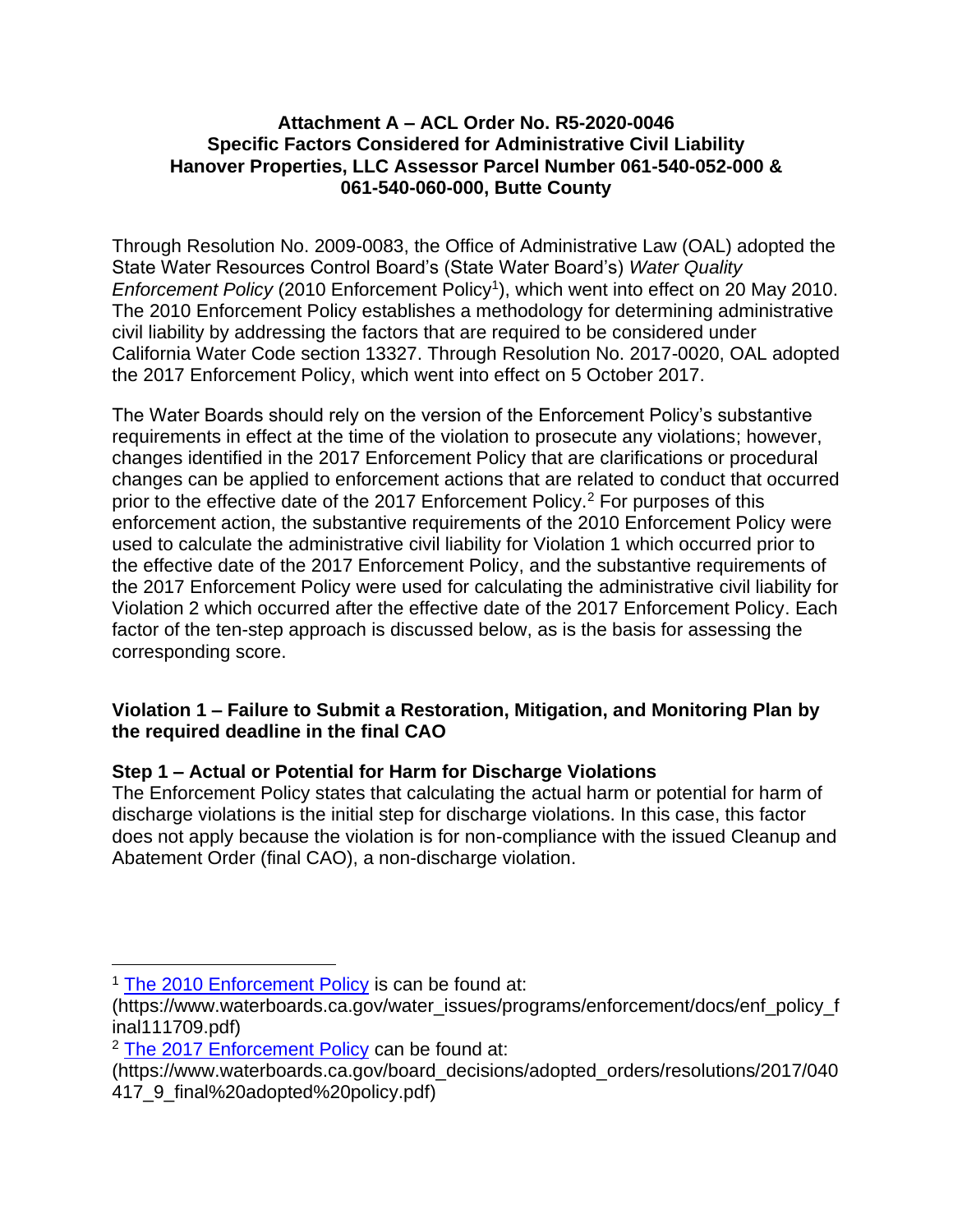# **Step 2 – Assessments for Discharge Violations**

This step addresses per gallon and per day assessments for discharge violations. In this case, this factor does not apply because the violation is for non-compliance with the issued final CAO, a non-discharge violation.

# **Step 3 – Per Day Assessment for Non-Discharge Violation**

The Central Valley Water Board shall calculate an initial liability factor for each nondischarge violation, considering Potential for Harm and the extent of deviation from applicable requirements. While non-discharge violations may not directly or immediately impact beneficial uses, they harm or undermine the regulatory program. Using the matrix set forth in Table 3, a Per Day Factor multiplier is determined. The per day assessment for non-discharge violation is determined by multiplying the Per Day Factor by the maximum per day amount allowed under the California Water Code.

## *Potential for Harm*

The 2010 Enforcement Policy provides the following definitions for potential for harm:

Minor – The characteristics of the violation present only a minor threat to beneficial uses, and/or the circumstances of the violation indicate a minor potential for harm.

Moderate – The characteristics of the violation present a substantial threat to beneficial uses, and/or the circumstances of the violation indicate a substantial potential for harm. Most incidents would be considered to present a moderate potential for harm.

Major – The characteristics of the violation present a particularly egregious threat to beneficial uses, and/or the circumstances of the violation indicate a very high potential for harm. Additionally, non-discharge violations involving particularly sensitive habitats should be considered major.

The Discharger failed to submit a Restoration, Monitoring, and Mitigation Plan (RMMP) in accordance with the deadline specified in Cleanup and Abatement Order (CAO) R5-2015-0741, as required pursuant to Water Code section 13267. The CAO required the Discharger to submit an RMMP by 1 March 2016; however, the Assistant Executive Officer provided the Discharger an extension until 31 May 2016 by which to submit the RMMP. The RMMP was required to mitigate damages for previous discharges of sediment and to prevent future discharges of sediment to waters of the state. As documented during the 7 April 2015 Site inspection, the conditions of the Site were creating erosion and discharges of sediment-laden storm water to an unnamed tributary of Canyon Creek. Additionally, on 11 January 2017, staff collected turbidity samples above and below the confluence of the unnamed tributary to Canyon Creek and Lake Oroville. By not submitting an adequate RMMP until 27 September 2017, the Site continued to present a substantial threat to beneficial uses. Therefore, the Potential for Harm for the violation is determined to be **Moderate**.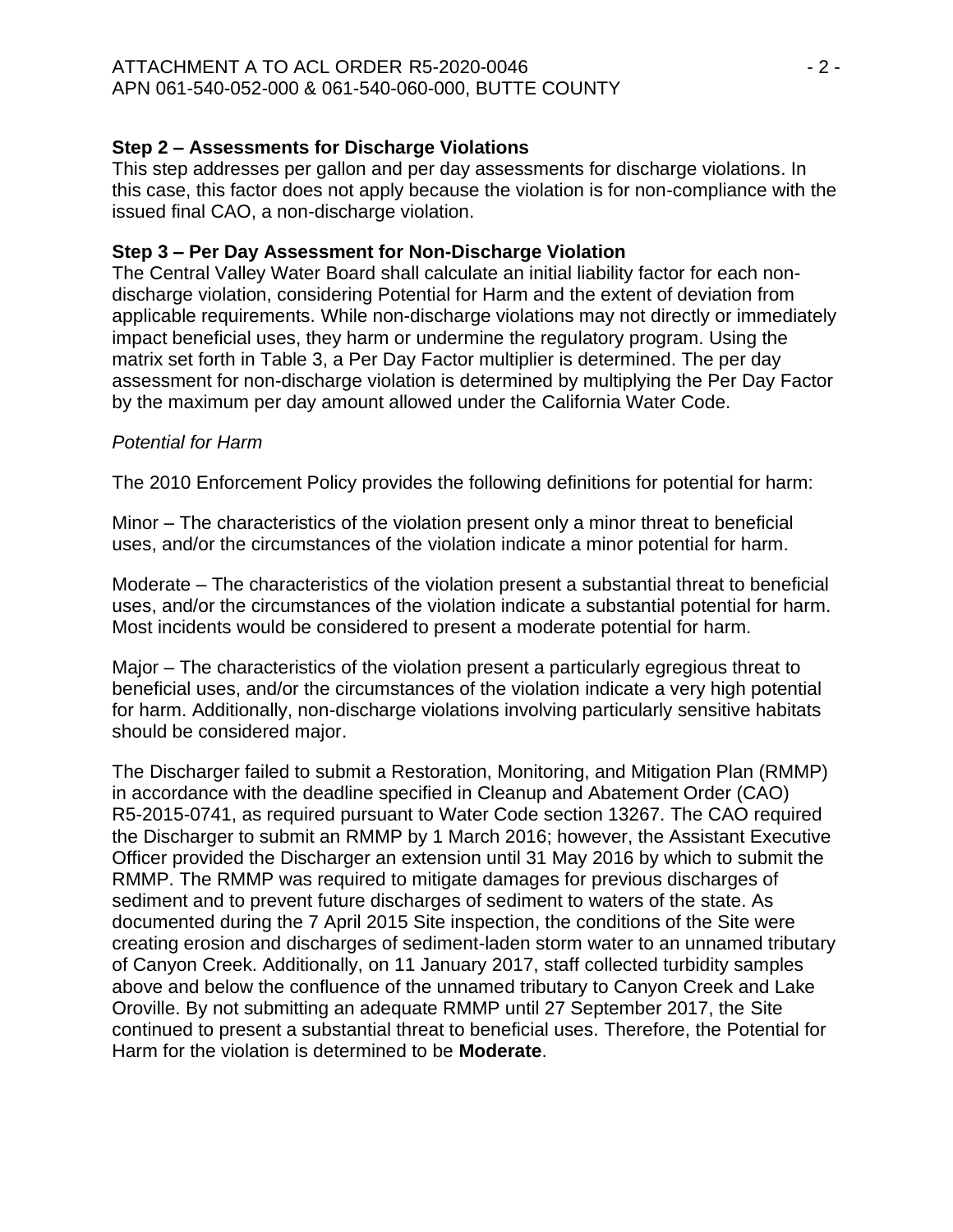## *Deviation from Requirement*

The 2010 Enforcement Policy provides the following categories for Deviation from Requirement:

Minor – The intended effectiveness of the requirement remains generally intact (e.g., while the requirement was not met, there is general intent by the discharger to follow the requirement).

Moderate – The intended effectiveness of the requirement has been partially compromised (e.g., the requirement was not met, and the effectiveness of the requirement is only partially achieved).

Major – The requirement has been rendered ineffective (e.g., discharger disregards the requirement, and/or the requirement is rendered ineffective in its essential functions).

The Discharger failed to submit the required RMMP by both the original due date in the final CAO and the extended due date provided by the Central Valley Water Board's Assistant Executive Officer. The Discharger submitted an RMMP 16 months past the extended submission deadline. By failing to timely submit the RMMP, as required under the final CAO and by the extended deadline for submission, the requirement was partially compromised. Therefore, the Deviation from Requirement for this violation is determined to be **Moderate**.

## *Per Day Factor*

The Per Day Factor, utilizing a Moderate Potential for Harm and Moderate Deviation from Requirement is **0.35**.

## *Days of Violation*

CAO R5-2015-0741 required the Discharger to submit an RMMP by 1 March 2016, which was later extended by the Assistant Executive Officer to 31 May 2016. The Discharger failed to submit a complete RMMP by 31 May 2016. The Discharger did not submit a complete RMMP until 27 September 2017, which staff deemed acceptable, although the final approval of RMMP was conditional upon the Discharger obtaining a grading permit from Butte County to complete the restoration and mitigation work detailed in the RMMP. The extended submission date of 31 May 2016 is utilized as the start date for purposes of calculating the days of violation for the Discharger's failure to timely submit an acceptable RMMP. Since the violation continued until the Discharger submitted the conditionally-approved RMMP on 27 September 2017, the Discharger was in violation of the requirement for 485 days.

# **Multiple Day Violations**

For violations that are assessed a civil liability on a per day basis and do not constitute a single operational upset, the initial liability amount should be assessed for each day up to thirty (30) days. For violations that last more than thirty days, the daily assessment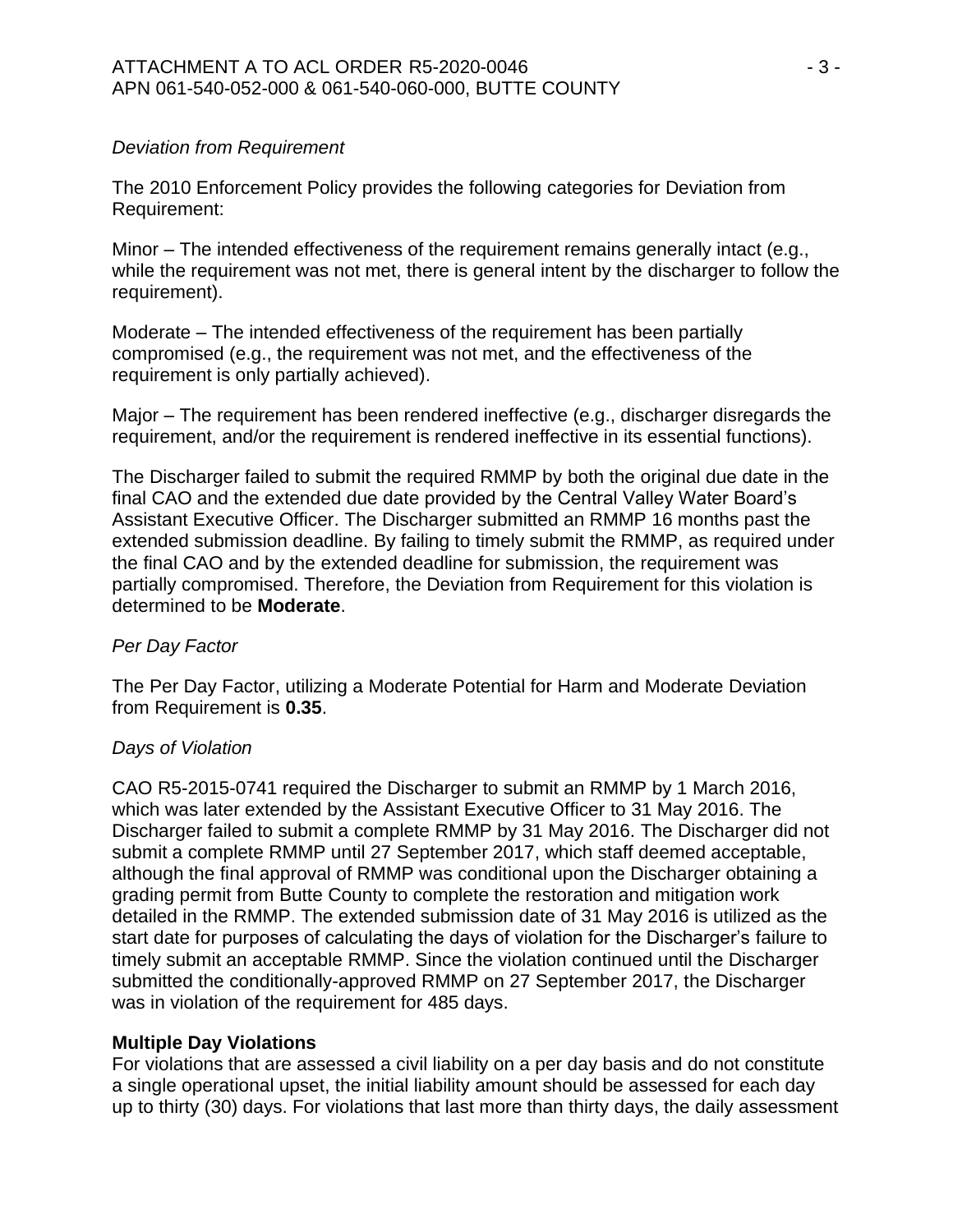can be less than the calculated daily assessment, provided that it is no less than the per day economic benefit, if any, resulting from the violation. For these cases, the Central Valley Water Board must make express findings that the violation:

- a. Is not causing daily detrimental impacts to the environment and is not causing daily detrimental impacts to the regulatory program;
- b. Resulted in no discrete economic benefit from the illegal conduct that can be measured on a daily basis; or
- c. Occurred without the knowledge or control of the violator, who therefore did not take action to mitigate or eliminate the violation.

If one of the above findings is made, an alternate approach to penalty calculation for multiple day violations may be used. Under the alternate approach, the liability shall not be less than an amount that is calculated based on an assessment of the initial Total Base Liability Amount for the first day of the violation, plus an assessment for each five day period of the violation until the  $30<sup>th</sup>$  day, plus an assessment for each thirty (30) days of violation thereafter.

Although the Discharger failed to submit an RMMP by the extended deadline, the Discharger did ultimately submit an acceptable RMMP 16 months after the deadline. Therefore, any economic benefit that can be measured on a daily basis is limited to the time value of money only and not a discrete economic benefit that can be measured on a daily basis. Accordingly, the Central Valley Water Board, in its discretion, has applied the alternate approach to penalty calculation under finding (b) because the violation did not result in a discrete economic benefit from the illegal conduct that can be measured on a daily basis. Under the alternate approach, 22 days of violation are assessed for purposes of the penalty calculation.

# **Initial Liability Amount:**

The initial liability amount for the violation calculated on a per-day basis is as follows:

(Maximum per day liability) X (Assessed number of days) X (Per day factor)

Initial Liability: \$1,000/day X 22 days X .35 = **\$7,700**.

# **Step 4 – Adjustment Factors**

There are three additional factors to be considered for modification of the initial liability amount: the violator's culpability, efforts to clean up or cooperate with regulatory authority, and the violator's compliance history. After each of these factors is considered for the violations involved, the applicable factor should be multiplied by the proposed amount for each violation to determine the revised amount for that violation.

# *Culpability*

The Central Valley Water Board should consider a discharger's degree of culpability regarding the violation. Higher liabilities should result from intentional or negligent violations as opposed to accidental violations. Under the 2010 Enforcement Policy, a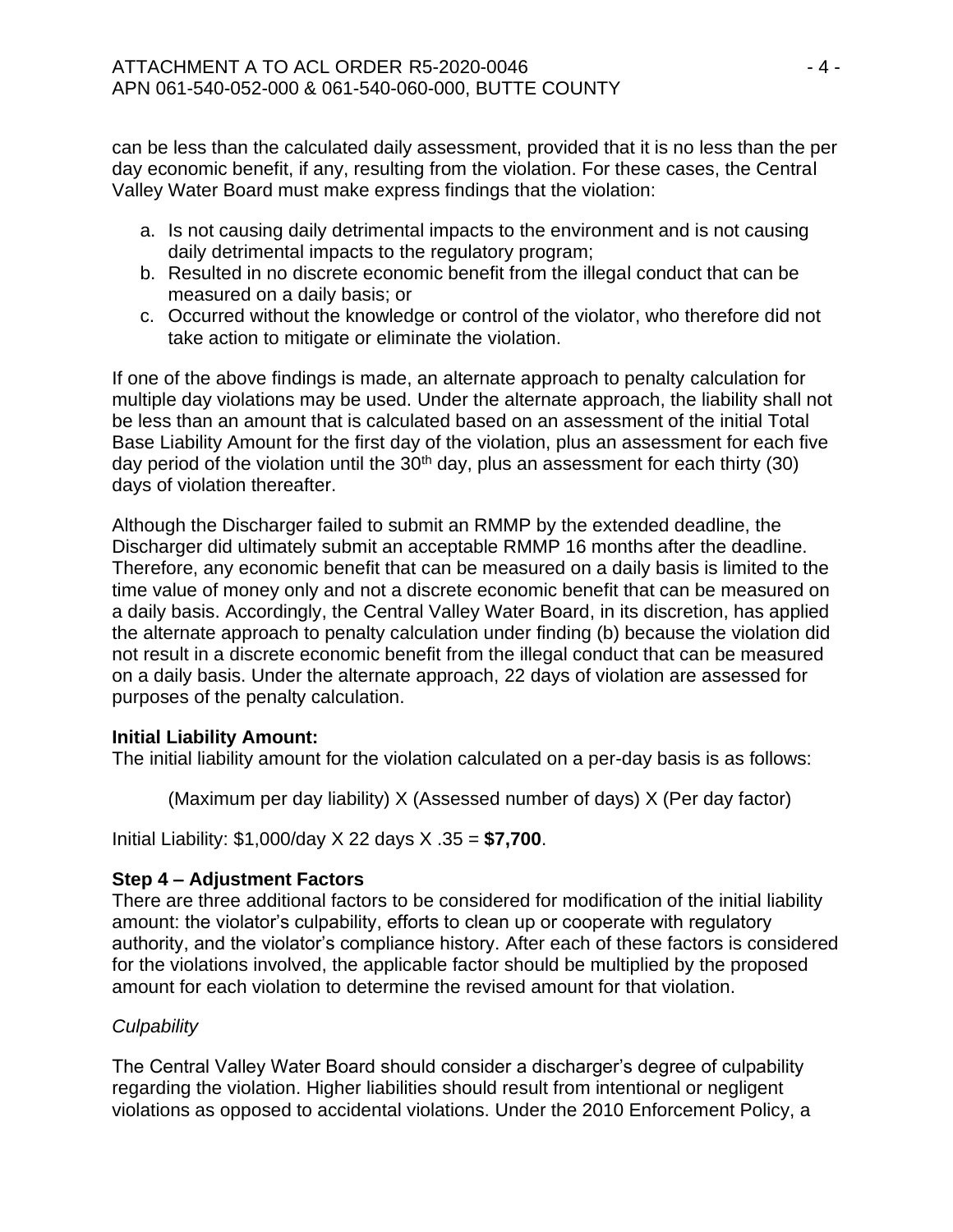#### ATTACHMENT A TO ACL ORDER R5-2020-0046 - 5 - 5 -APN 061-540-052-000 & 061-540-060-000, BUTTE COUNTY

multiplier between 0.5 and 1.5 is to be used, with a higher multiplier for negligent behavior. The test is what a reasonable and prudent person would have done or not done under similar circumstances. A reasonable person under similar circumstances would have taken steps to ensure the RMMP was submitted by the original deadline contained in the final CAO. The Discharger was aware of the requirement to submit the RMMP and hired a consultant to develop the plan. Additionally, a reasonable person under similar circumstances would have made its best efforts to meet the extended deadline granted by the Assistant Executive Officer and submit a complete RMMP by the end of that extended deadline. Although the Discharger failed to submit the plan prior to the deadline, the Discharger submitted a partial draft RMMP on 8 June 2016, shortly after the extended deadline. Submittal of the final RMMP, however, was stalled due to the Discharger failing to pay its consultant. The Discharger subsequently paid its past invoices to its consultant in 2017 and submitted a revised RMMP on 27 September 2017 that Central Valley Water Board staff deemed acceptable and complete. Therefore, the Central Valley Water Board has assessed a multiplier of **1.2** for culpability.

## *Cleanup and Cooperation*

This factor reflects the extent to which a discharger voluntarily cooperated in returning to compliance and correcting environmental damage. Under the 2010 Enforcement Policy, a multiplier between 0.75 and 1.5 is to be used, with a higher multiplier when there is a lack of cooperation. Although the Discharger failed to submit a complete RMMP by 31 May 2016, the Discharger submitted a partial RMMP on 8 June 2016. After submittal of the partial RMMP, the consultant ceased working due to unpaid invoices. Central Valley Water Board staff informed the Discharger that it was in violation of the final CAO and issued ACLC R5-2017-0544 on 25 July 2017. Subsequently, after receiving the prior ACLC, the Discharger re-engaged with its consultant and paid its outstanding invoices. On 30 August 2017, the Discharger's consultant contacted Central Valley Water Board staff to request comments on the 8 June 2016 draft RMMP. The Prosecution Team in that matter elected to rescind ACLC R5-2017-0544 and assist the Discharger in complying with the requirements of the final CAO because the Discharger demonstrated willingness to engage with staff and complete the RMMP. The Discharger responded to staff's comments on the draft plan and submitted a revised RMMP on 27 September 2017, which staff conditionally approved. Therefore, in light of the efforts taken by the Discharger to correct the violation, the Central Valley Water Board has assigned a multiplier of **1.2** for cleanup and cooperation**.**

## *History of Violation*

When there is a history of repeat violations, the 2010 Enforcement Policy indicates a minimum multiplier of 1.1 to be used. The Discharger was given a multiplier of **1.0**  because there is no evidence that they have a history of violations with the Water Boards.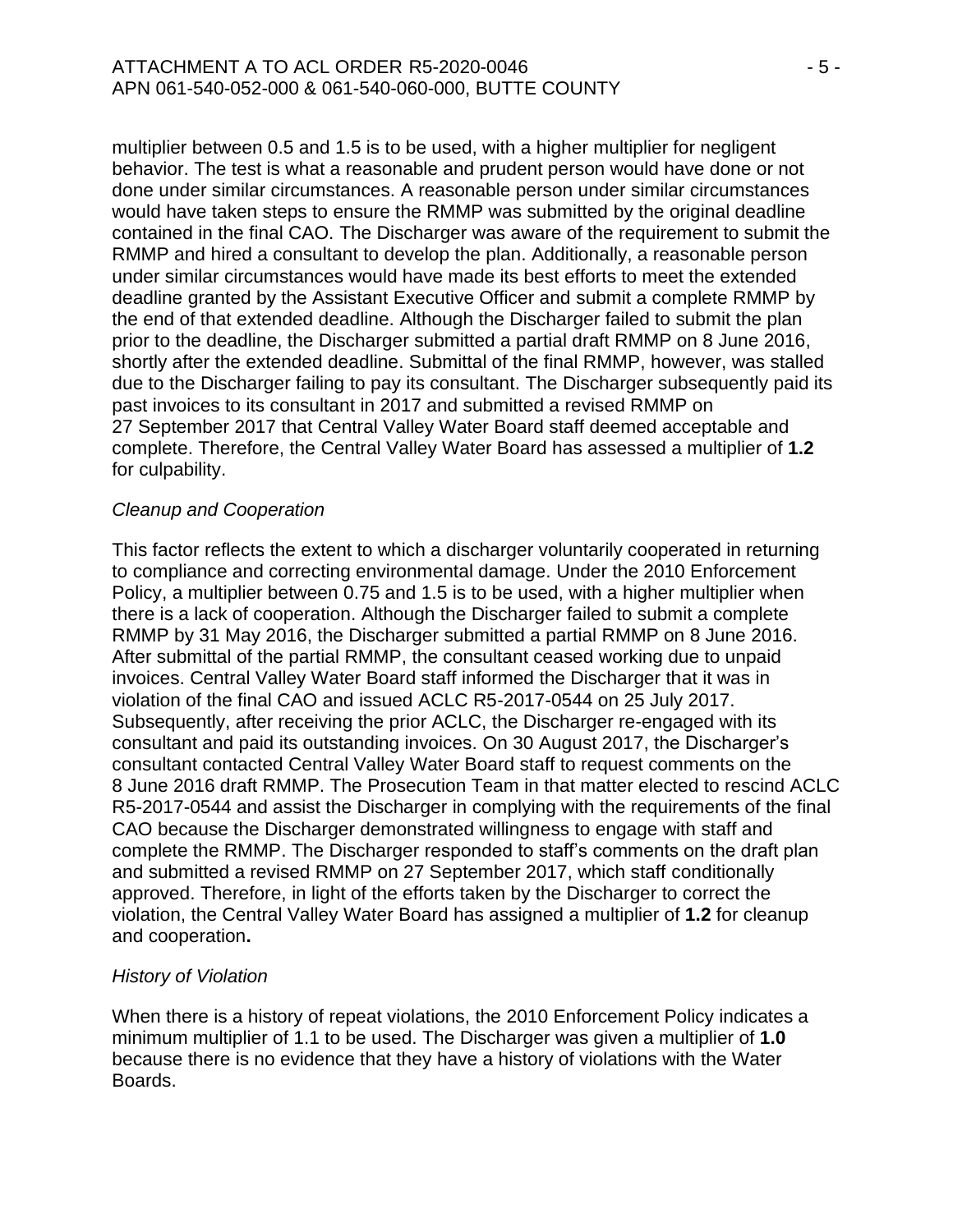# **Step 5 - Determination of Total Base Liability Amount**

The Total Base Liability is determined by applying the adjustment factors from Step 4 to the Initial Liability Amount determined in Step 3.

**Total Base Liability Amount:** This value is calculated as the Initial Liability Amount (\$7,700) x Adjustment Factors (1.2) (1.2) (1.0) and is equal to **\$11,088.**

# **Violation 2 – Failure to Complete all Corrective Actions Contained in the Approved RMMP**

# **Step 1 – Actual or Potential for Harm for Discharge Violations**

The Enforcement Policy states that calculating the actual harm or potential for harm of discharge violations is the initial step for discharge violations. In this case, this factor does not apply because the violation is for non-compliance with the issued Cleanup and Abatement Order (final CAO), a non-discharge violation.

## **Step 2 – Assessments for Discharge Violations**

This step addresses per gallon and per day assessments for discharge violations. In this case, this factor does not apply because the violation is for non-compliance with the issued final CAO, a non-discharge violation.

# **Step 3 – Per Day Assessment for Non-Discharge Violation**

The Central Valley Water Board shall calculate an initial liability factor for each nondischarge violation, considering Potential for Harm and the extent of deviation from applicable requirements. While non-discharge violations may not directly or immediately impact beneficial uses, they harm or undermine the regulatory program. Using the matrix set forth in Table 3, a Per Day Factor multiplier is determined. The per day assessment for non-discharge violation is determined by multiplying the Per Day Factor by the maximum per day amount allowed under the California Water Code.

## *Potential for Harm*

The 2017 Enforcement Policy provides the following definitions for potential for harm:

Minor – The characteristics of the violation have little or no potential to impair the Water Boards' ability to perform their statutory and regulatory function, present only a minor threat to beneficial uses, and/or the circumstances of the violation indicate a minor potential for harm.

Moderate – The characteristics of the violation have substantially impaired the Water Boards' ability to perform their statutory and regulatory functions, present a substantial threat to beneficial uses, and/or the circumstances of the violation indicate a substantial potential for harm. Most non-discharge violations should be considered to present a moderate potential for harm.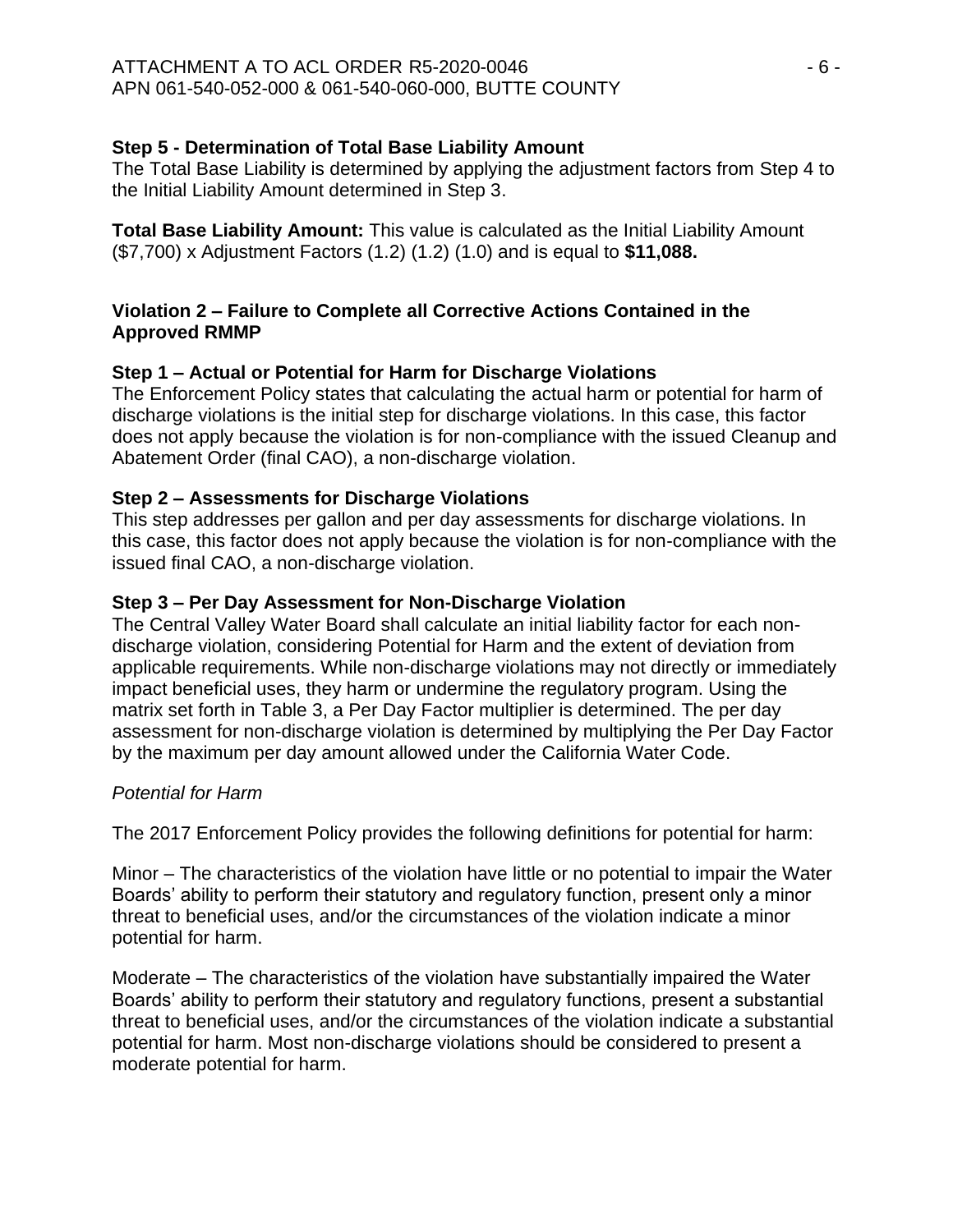#### ATTACHMENT A TO ACL ORDER R5-2020-0046 **FOR A SET ASSESS** - 7 -APN 061-540-052-000 & 061-540-060-000, BUTTE COUNTY

Major – The characteristics of the violation have wholly impaired the Water Boards' ability to perform their statutory and regulatory functions, present a particularly egregious threat to beneficial uses, and/or the circumstances of the violation indicate a very high potential for harm. Non-discharge violations involving failure to comply with directives in cleanup and abatement order, cease and desist orders, and investigative orders, involving reports relating to impaired water bodies and sensitive habitats, should be considered major.

The Discharger failed to compete the restoration, monitoring, and mitigation work required under the Discharger's approved RMMP. As previously discussed, the Site lacked erosion and sediment control measures. The RMMP was required to mitigate damages for previous discharges of sediment and to prevent future discharges of sediment to the unnamed tributary of Canyon Creek, which is a tributary of Lake Oroville. To date, completion of the work required by the RMMP remains outstanding. By failing to complete the work detailed in the approved RMMP, the Discharger has substantially impaired the Central Valley Water Boards' ability to perform their statutory and regulatory functions. Therefore, the Potential for Harm for the violation is determined to be **Moderate**.

#### *Deviation from Requirement*

The 2017 Enforcement Policy provides the following categories for Deviation from Requirement:

Minor – The intended effectiveness of the requirement remained generally intact (e.g., while the requirement was not met, its intended effect was not materially compromised).

Moderate – The intended effectiveness of the requirement was partially compromised (e.g., the requirement was not met, and the effectiveness of the requirement was only partially achieved).

Major – The requirement was rendered ineffective (e.g., the requirement was rendered ineffective in its essential functions).

The Discharger failed to complete the restoration, monitoring, and mitigation work contained in the approved RMMP, as required under the final CAO. To date, the Discharger has failed to complete implementation of the RMMP. The Discharger's failure to implement the RMMP as required has rendered the requirement ineffective in its essential functions. Therefore, the Deviation from Requirement for this violation is determined to be **Major**.

## *Per Day Factor*

The Per Day Factor, utilizing a Moderate Potential for Harm and Major Deviation from Requirement is **0.5**.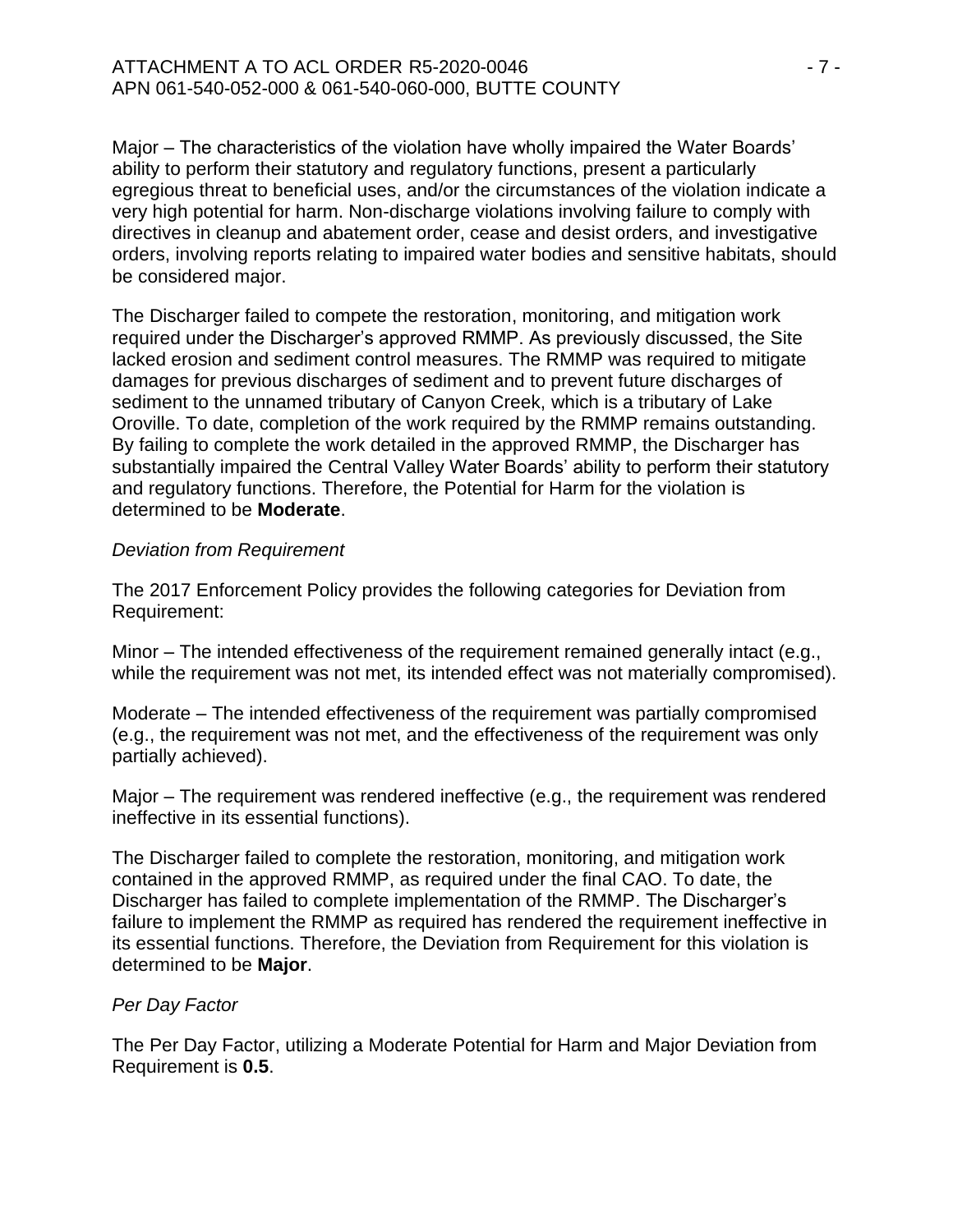#### ATTACHMENT A TO ACL ORDER R5-2020-0046 **ATTACHMENT A TO ACL** APN 061-540-052-000 & 061-540-060-000, BUTTE COUNTY

# *Days of Violation*

CAO R5-2015-0741 required the Discharger to complete the RMMP by 15 October 2016. However, due to the Discharger's delay in submitting the plan, the RMMP was not approved by Central Valley Water Board staff until 30 September 2017, and the approval of the RMMP was conditioned upon the Discharger obtaining a grading permit from the County prior to implementation of the restoration and mitigation work contained in the RMMP. The County's review process was delayed, in part, because the property was foreclosed on and ownership of the property was transferred to an estate. Once the Discharger was able to regain ownership of the property, the County was able to process the grading permit application, which the County approved on 31 July 2019. Subsequently, Central Valley Water Board staff sent a letter on 22 August 2019 formally approving the RMMP and directing the Discharger to begin implementation immediately. A conservative start date of 22 August 2019 is utilized for this violation to account for delays in approval of the County grading permit. Central Valley Water Board staff did not receive any communication from the Discharger in response to the approval letter. Staff emailed the Discharger on 6 September 2019 requesting the Discharger contact staff to schedule a meeting to discuss compliance with the final CAO; however, staff received no response from the Discharger. As a result, staff conducted a visual flyover inspection of the Site on 23 January 2020 to document the condition of the Site. Based on staff's observations, the Discharger had not completed the RMMP implementation. For purposes of calculating days of violation, the Central Valley Water Board has used the 9 March 2020 issuance of Administrative Civil Liability Complaint R5-2020-0505 as the end date for this violation. Therefore, the Discharger has been in violation of this requirement for 201 days.

## **Multiple Day Violations**

For violations that are assessed a civil liability on a per day basis and do not constitute a single operational upset, the initial liability amount should be assessed for each day up to thirty (30) days. For violations that last more than thirty days, the daily assessment can be less than the calculated daily assessment, provided that it is no less than the per day economic benefit, if any, resulting from the violation. For these cases, the Central Valley Water Board must make express findings that the violation:

- a. Is not causing daily detrimental impacts to the environment and is not causing daily detrimental impacts to the regulatory program;
- b. Resulted in no discrete economic benefit from the illegal conduct that can be measured on a daily basis; or
- c. Occurred without the knowledge or control of the violator, who therefore did not take action to mitigate or eliminate the violation.

If one of the above findings is made, an alternate approach to penalty calculation for multiple day violations may be used. In these cases, the liability shall not be less than an amount that is calculated based on assessment of the initial Total Base Liability Amount for the first 30 days of the violations, plus an assessment for each 5-day period of violation, until the  $60<sup>th</sup>$  day, plus assessment for each 30-day period thereafter.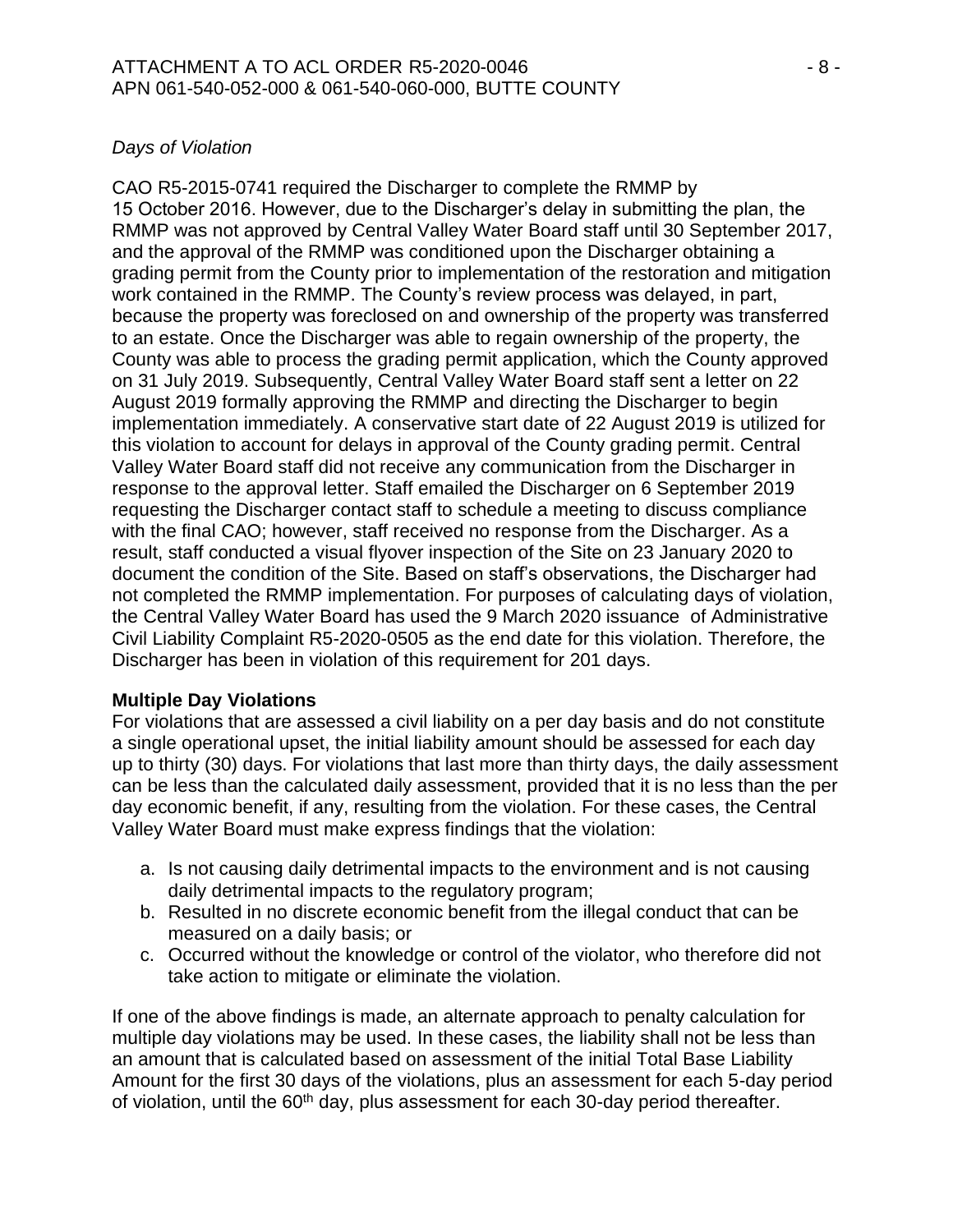Although the Discharger has failed to complete all restoration and mitigation work contained in the RMMP, imposition of administrative civil liability does not excuse the Discharger from complying with the final CAO. The Discharger is still required to complete the work contained in the RMMP. Therefore, any economic benefit that can be measured on a daily basis is limited to the time value of money only. Accordingly, the Central Valley Water Board, in its discretion, has applied the alternate approach to penalty calculation under finding (b) because the violation did not result in a discrete economic benefit from the illegal conduct that can be measured on a daily basis. Under the alternate approach, the Central Valley Water Board has assessed 40 days of violation for purposes of the penalty calculation.

# **Initial Liability Amount:**

The initial liability amount for the violation calculated on a per-day basis is as follows:

(Maximum per day liability) X (Assessed number of days) X (Per day factor)

Initial Liability: \$5,000/day X 40 days X 0.5 = **\$100,000**.

# **Step 4 – Adjustment Factors**

There are three additional factors to be considered for modification of the initial liability amount: the violator's culpability, efforts to clean up or cooperate with regulatory authority, and the violator's compliance history. After each of these factors is considered for the violations involved, the applicable factor should be multiplied by the proposed amount for each violation to determine the revised amount for that violation.

# *Culpability*

The Central Valley Water Board should consider a discharger's degree of culpability regarding the violation. Higher liabilities should result from intentional misconduct or gross negligence, as opposed to accidental violations or simple negligence. Under the 2017 Enforcement Policy, a multiplier between 0.75 and 1.5 is to be used, with a higher multiplier for negligent or intentional violations. The test for whether a discharger is negligent is what a reasonable and prudent person would have done or not done under similar circumstances. A neutral assessment of 1.0 should be used when a discharger is determined to have acted as a reasonable and prudent person would have. Although the Discharger submitted an RMMP, albeit after the required deadline, to the Central Valley Water Board and obtained a grading permit from Butte County, the Discharger failed to follow through with the plans and complete the required work. A reasonable and prudent person would have begun implementation after receiving staff's 22 August 2019 letter and completed the work prior to the start of the 2019-2020 wet season in order for the RMMP to be effective in its essential function of protecting waters of the state from sediment laden stormwater runoff. The Discharger did not act as a reasonable or prudent person would have. Therefore, the Central Valley Water Board has assessed a multiplier of **1.3** for culpability.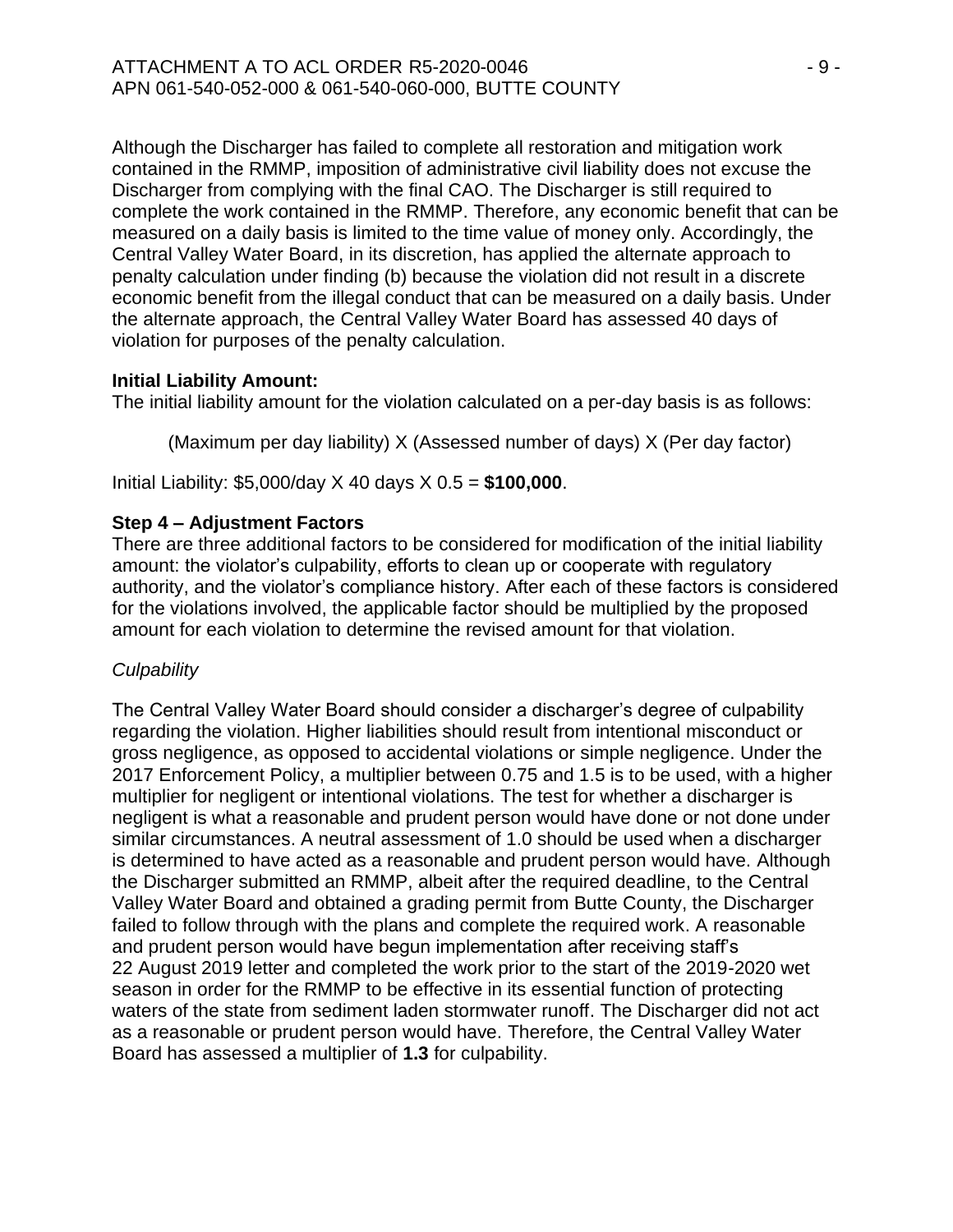# *Cleanup and Cooperation*

This factor reflects the extent to which a discharger voluntarily cooperated with regulatory authorities in returning to compliance and correcting environmental damage. Under the 2017 Enforcement Policy, a multiplier between 0.75 and 1.5 is to be used, with a lower multiplier where there is exceptional cleanup and cooperation compared to what could reasonably be expected and a higher multiplier when there is not. A reasonable and prudent response should receive a neutral multiplier of 1.0 as it is assumed a reasonable amount of cooperation is the warranted baseline. Despite working with Central Valley Water Board staff to obtain approval of the RMMP and working with Butte County to obtain the grading permit, the Discharger has failed to complete implementation of the approved RMMP and did not communicate with Central Valley Water Board staff in response to staff's 22 August 2019 approval letter or staff's 6 September 2019 email requesting to meet with the Discharger to discuss compliance with the final CAO. Therefore, the Discharger was given a multiplier value of **1.4** for cleanup and cooperation**.**

## *History of Violation*

When there is a history of prior violations within the last five years, the 2017 Enforcement Policy indicates a multiplier of 1.1 should be used. Where a discharger has a history of similar or numerous dissimilar violations, the Water Boards should consider adopting a multiplier above 1.1. The Discharger was given a multiplier of **1.0** because there is no evidence that it has a history of violations with the Water Boards.

## **Step 5 - Determination of Total Base Liability Amount**

The Total Base Liability is determined by applying the adjustment factors from Step 4 to the Initial Liability Amount determined in Step 3.

**Total Base Liability Amount:** This value is calculated as the Initial Liability Amount (\$100,000) x Adjustment Factors (1.3) (1.4) (1.0) and is equal to **\$182,000.**

Note: Steps 6 through 10 apply to both violations, so they are performed only once.

## **Step 6 - Ability to Pay and Ability to Continue in Business**

The 2017 Enforcement Policy did not substantively alter the analysis for ability to pay and ability to continue in business. The 2017 Enforcement Policy did contain clarifications to this section, which have been incorporated for both violations.

If the Central Valley Water Board has sufficient financial information necessary to assess the violator's ability to pay the Total Base Liability Amount or to assess the effect of the Total Base Liability Amount on the violator's ability to continue in business, the Total Base Liability Amount may be adjusted to address the ability to pay or to continue in business. The Central Valley Water Board has made a determination that the Discharger has the ability to pay the initial proposed liability amount for both violations, a total of \$193,088, based on the fact that the Discharger owns a number of real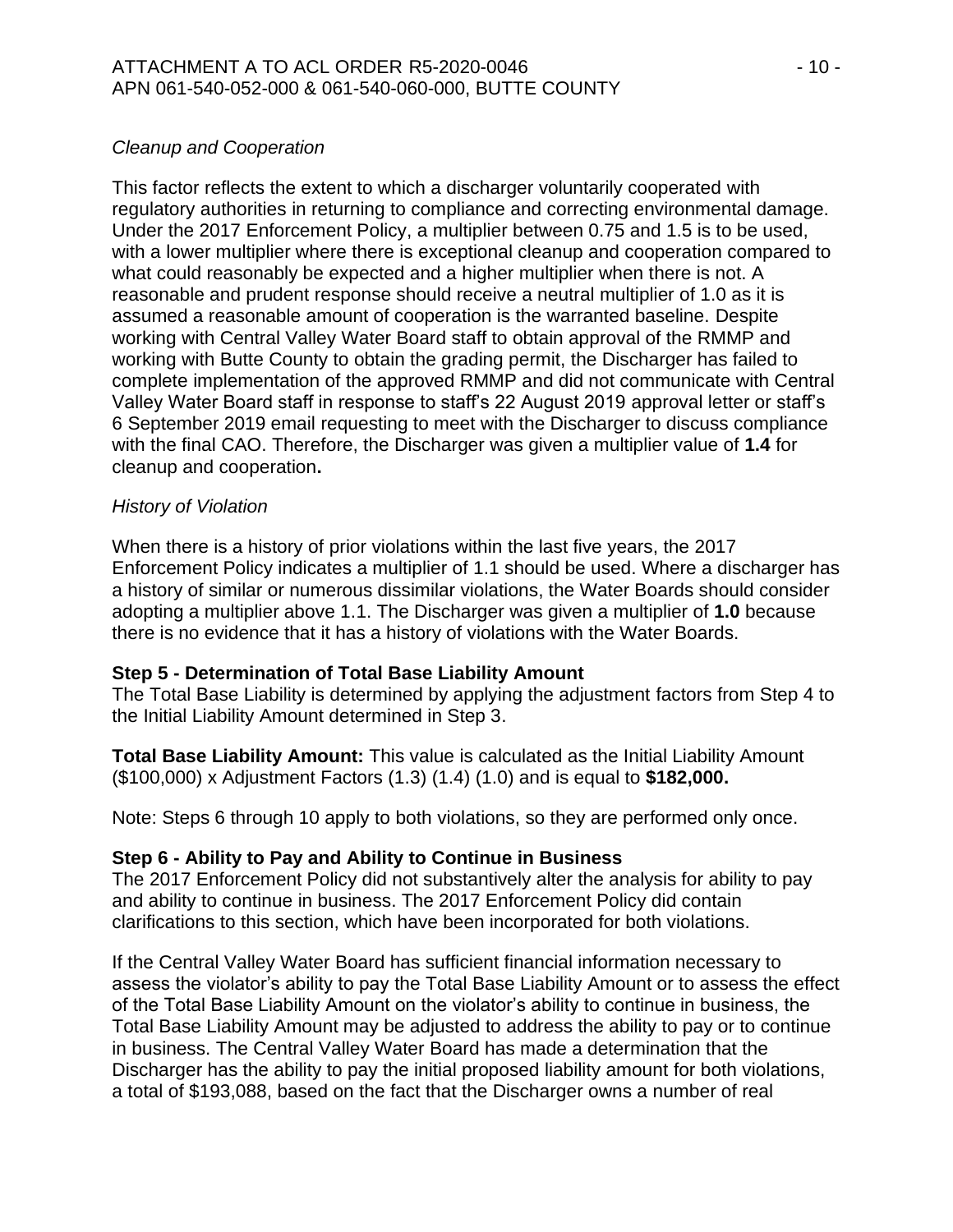## ATTACHMENT A TO ACL ORDER R5-2020-0046 - 11 - APN 061-540-052-000 & 061-540-060-000, BUTTE COUNTY

properties (see Table 1 for list of properties and assessed values). The combined tax assessor value of those properties is \$1,061,074. Some or all of those properties are encumbered by loans and/or mortgages, but the exact amount of those encumbrances is unknown. However, based on the information available, the Central Valley Water Board does not believe an adjustment under this factor is warranted.

| <b>Property APN</b>                            | County       | <b>Listed Owner</b>           | <b>Assessment</b><br>Year | <b>Assessed</b><br><b>Value</b> |
|------------------------------------------------|--------------|-------------------------------|---------------------------|---------------------------------|
| 028-370-013                                    | Tehama       | <b>Hanover Properties LLC</b> | 2018                      | \$104,040                       |
| 062-240-007                                    | Tehama       | <b>Hanover Properties LLC</b> | 2018                      | \$16,158                        |
| 028-340-008                                    | <b>Butte</b> | <b>Hanover Properties LLC</b> | 2018                      | \$111,426                       |
| 015-450-099                                    | <b>Butte</b> | <b>Hanover Properties LLC</b> | 2018                      | \$269,344                       |
| 060-050-021                                    | Tehama       | <b>Hanover Properties LLC</b> | 2018                      | \$53,035                        |
| 062-210-017                                    | Tehama       | <b>Hanover Properties LLC</b> | 2018                      | \$44,152                        |
| 062-220-006                                    | Tehama       | <b>Hanover Properties LLC</b> | 2018                      | \$39,018                        |
| 062-420-007                                    | Tehama       | <b>Hanover Properties LLC</b> | 2018                      | \$32,963                        |
| 072-480-011                                    | <b>Butte</b> | <b>Hanover Properties LLC</b> | 2018                      | \$76,842                        |
| 028-180-055                                    | <b>Butte</b> | <b>Hanover Properties LLC</b> | 2018                      | \$59,607                        |
| 061-540-052                                    | <b>Butte</b> | <b>Hanover Properties LLC</b> | 2018                      | \$66,232                        |
| 061-540-060                                    | <b>Butte</b> | <b>Hanover Properties LLC</b> | 2018                      | \$109,140                       |
| 910-001-251                                    | Tehama       | <b>Hanover Properties LLC</b> | 2018                      | \$Unknown                       |
| 910-001-455                                    | Tehama       | <b>Hanover Properties LLC</b> | 2018                      | \$Unknown                       |
| 060-010-005                                    | Tehama       | <b>Hanover Properties LLC</b> | 2018                      | \$79,117                        |
| 910-001-250                                    | Tehama       | <b>Hanover Properties LLC</b> | 2018                      | \$Unknown                       |
| 910-030-706                                    | <b>Butte</b> | <b>Hanover Properties LLC</b> | 2018                      | \$Unknown                       |
| <b>Total Assessed Value for all Properties</b> |              |                               |                           | \$1,061,074                     |

| able |  |
|------|--|
|------|--|

## **Step 7 – Economic Benefit**

The 2017 Enforcement Policy did not substantively alter the relevant analysis under this step. Pursuant to the 2010 and 2017 Enforcement Policies, the Economic Benefit Amount shall be estimated for every violation. The Economic Benefit is defined as any savings or monetary gain derived from the act or omission that constitutes the violation.

For Violation 1, the Discharger's economic benefit for submitting a late RMMP was calculated based on the delayed cost in preparing the plan for submission. The calculation was completed using the USEPA's BEN computer program and is equal to the "interest" on delayed costs. This calculation reflects the fact that the Discharger has had the use of the money that should have been used to avoid the instance of noncompliance. The total benefit of noncompliance with regards to Violation 1 is calculated to be \$541.

For Violation 2, the Discharger's economic benefit for failing to complete the RMMP was calculated based on the delayed costs that would have accrued during the completion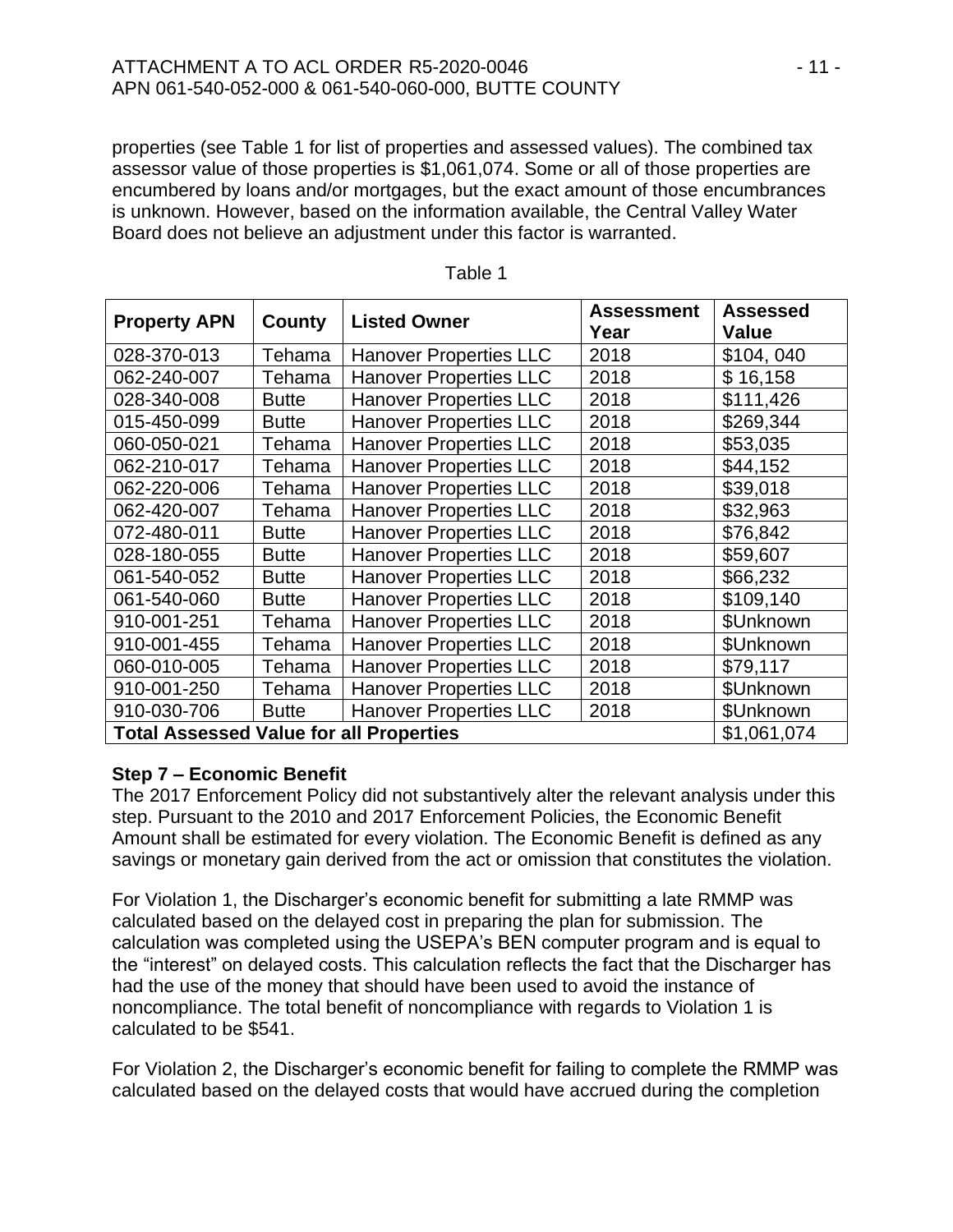of the required actions detailed in the RMMP. The calculation was completed using the USEPA's BEN computer program and is equal to the "interest" on the delayed costs. The total benefit of noncompliance with regards to Violation 2 is calculated to be \$4,361.

While calculating the economic benefit, due to recent changes in Federal tax law, the BEN computer program produced results that could not be considered accurate when including tax deductibility. Due to this, and that the Discharger was operating the cannabis cultivation Site illegally and outside of traditional business practices, the tax deductibility component was removed from the analysis.

# **Step 8 – Other Factors as Justice May Require**

If the Central Valley Water Board believes that the amount determined using the above factors is inappropriate, the amount may be adjusted under the provision for "other factors as justice may require," but only if express findings are made to justify this. The Central Valley Water Board believes the proposed liability is appropriate and has made no adjustment under this step.

## **Step 9 – Maximum and Minimum Liability Amounts**

The maximum and minimum amounts for discharge violation must be determined for comparison to the amounts being imposed.

Water Code section 13268 authorizes the Central Valley Water Board to impose administrative civil liability in an amount not to exceed \$1,000 for each day in which the violation occurs. Since the Discharger was in violation of the requirement for 485 days, **the statutory maximum liability amount for Violation 1 is \$485,000.** The Enforcement Policy states (p. 21) that the total base liability shall be at least 10% higher than the economic benefit, "so that liabilities are not construed as the cost of doing business and the assessed liability provides a meaningful deterrent to future violations." Using economic benefit plus 10%, **the minimum liability amount for Violation 1 is \$595.10**. The administrative liability amount assessed for Violation 1 is within the minimum and maximum liability amounts permitted.

Water Code section 13350 subdivision (e)(1) authorizes the Central Valley Water Board to impose administrative civil liability in an amount not to exceed \$5,000 for each day in which the violation occurs. Since the Discharger was in violation of the requirement for 201 days, **the statutory maximum liability amount for Violation 2 is \$1,005,000.** Using economic benefit plus 10%, the minimum liability amount that must be recovered under the Enforcement Policy for Violation 2 is estimated to be \$4797.10. However, Water Code section 13350 subdivision (e)(1)(B) requires a minimum daily penalty of \$100 per day for each day there is a CAO violation without a discharge. Since the Discharger has been in violation of the CAO for 201 days, the statutory minimum liability amount under Water Code section 13350 is \$20,100. Since the statutory minimum liability amount is greater than the minimum liability amount required under the Enforcement Policy, **the minimum liability amount for Violation 2 is \$20,100.** The administrative liability amount assessed for Violation 2 is within the minimum and maximum liability amounts permitted.